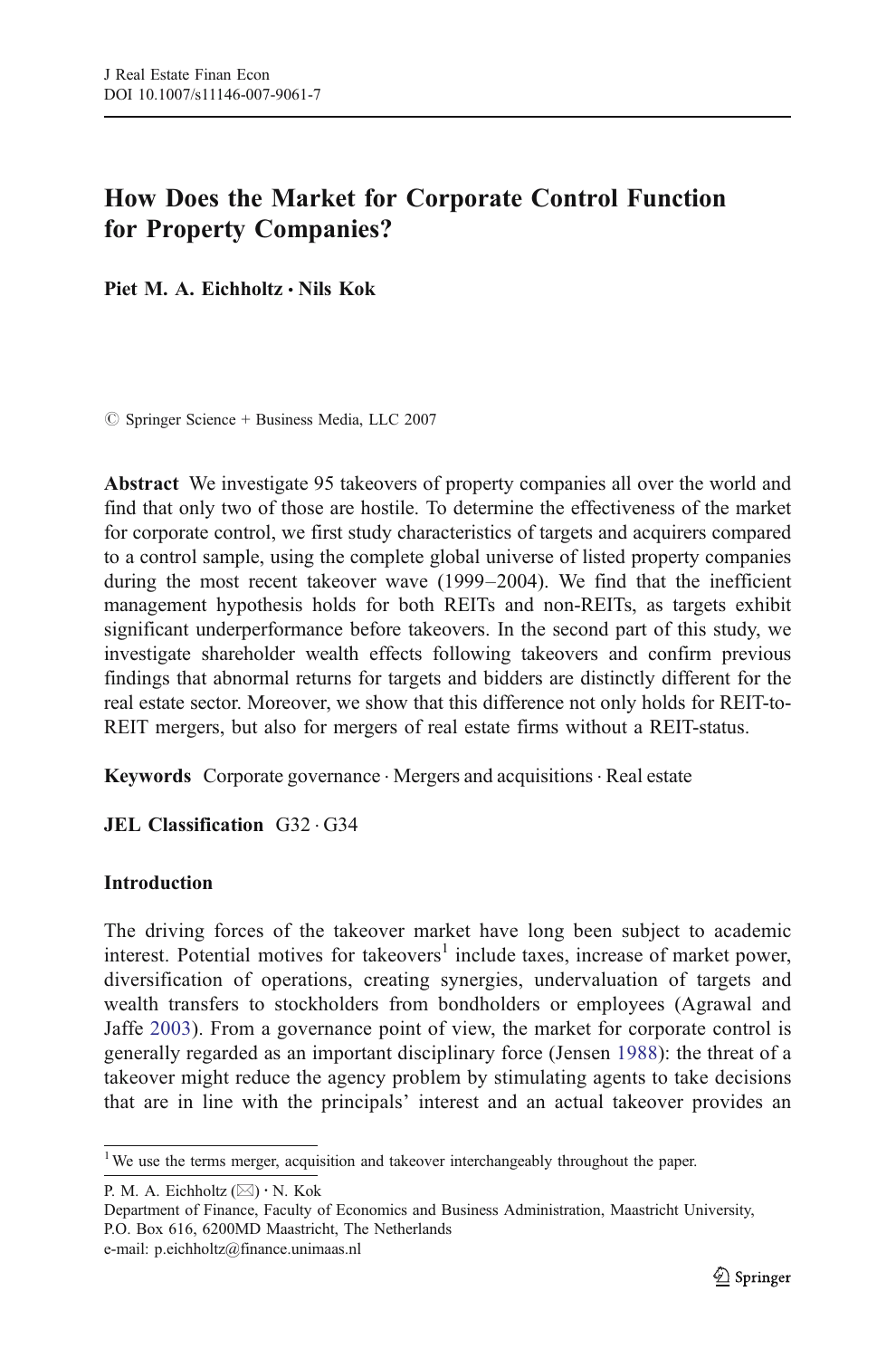acquiring firm with the opportunity of restructuring an underperforming target. This is usually referred to as the inefficient management hypothesis and is regarded as a prominent motive for takeovers in the literature.

The inefficient management hypothesis has been tested from two different perspectives. The first approach measures target performance prior to the takeover announcement, using either stock returns or operating measures of performance. Regarding this approach, there is no consensus in the literature to whether the inefficient management hypothesis holds (Agrawal and Jaffe [2003;](#page-20-0) Schleifer and Vishny [1986\)](#page-22-0). The second approach tests target and bidder performance around and after the announcement of the takeover bid. If a takeover indeed corrects failing managers, the stock return of both acquirers and targets should improve around and after the bid announcement. In line with expectations, positive total wealth effects are consistently documented, but wealth effects to acquirers are generally documented to be negative.

This paper elaborates on the inefficient management hypothesis by focussing on the real estate sector specifically, which is of interest for several reasons. First, the real estate sector is characterized by a lack of hostile takeovers. This was first documented for a real estate takeover wave in the 1980s by Allen and Sirmans [\(1987](#page-20-0)), who find that only one event could be classified as a hostile takeover. Moreover, in a follow-up study, Campbell et al. [\(2001](#page-21-0)) find no hostile takeovers at all in their sample, which covers the 1990–1994 period. The absence of hostile takeovers in the property sector is contrasting to empirical evidence found for other sectors; several studies document that hostile takeovers occur frequently (Agrawal and Jaffe [2003;](#page-20-0) Morck et al. [1998;](#page-22-0) Servaes [1991\)](#page-22-0). This might indicate that the market for corporate control differs from other sectors and that it may not function properly for the real estate sector. We will investigate this issue further.

Secondly, the inefficient management hypothesis has only been tested partially for the real estate sector, as to our knowledge no study exists that investigates prior performance of takeover targets in the real estate sector. Moreover, wealth effects following takeovers have been studied, but the findings are different in magnitude and sign compared to other sectors (Allen and Sirmans [1987](#page-20-0); Campbell et al. [2001\)](#page-21-0). This yields the necessity for a detailed study of the takeover market in the real estate sector, a gap in the empirical knowledge that will be filled by this paper.

Thirdly, corporate governance issues in the real estate sector are especially of interest, because of the experimental laboratory offered by REITs. The real estate sector might be less vulnerable to agency problems, due to the possibility for property companies in several countries to transform into a structure comparable to the US Real Estate Investment Trust (REIT). In this legal framework, up to 100% of the free cash flow is distributed to the shareholders in exchange for a 0% corporate tax rate and moreover, restrictions can be imposed on the use of leverage and the structure of the investor base.<sup>2</sup> The unique institutional setting in which REITs

<sup>&</sup>lt;sup>2</sup> The REIT structure is available or will be available shortly in 23 countries, including: USA, Canada, Australia, Hong Kong, Japan, South-Korea, Singapore, Belgium, France, Italy, and The Netherlands. More countries, such as the UK and Germany are expected to follow. REITs have a 0% corporate tax rate, provided that they comply with certain regulations. These are country specific, but generally involve requirements with respect to the composition of the asset portfolio, distribution of profits, shareholder requirements and financial structure. See Op 't Veld [\(2005](#page-22-0)) for a detailed description of REIT characteristics internationally.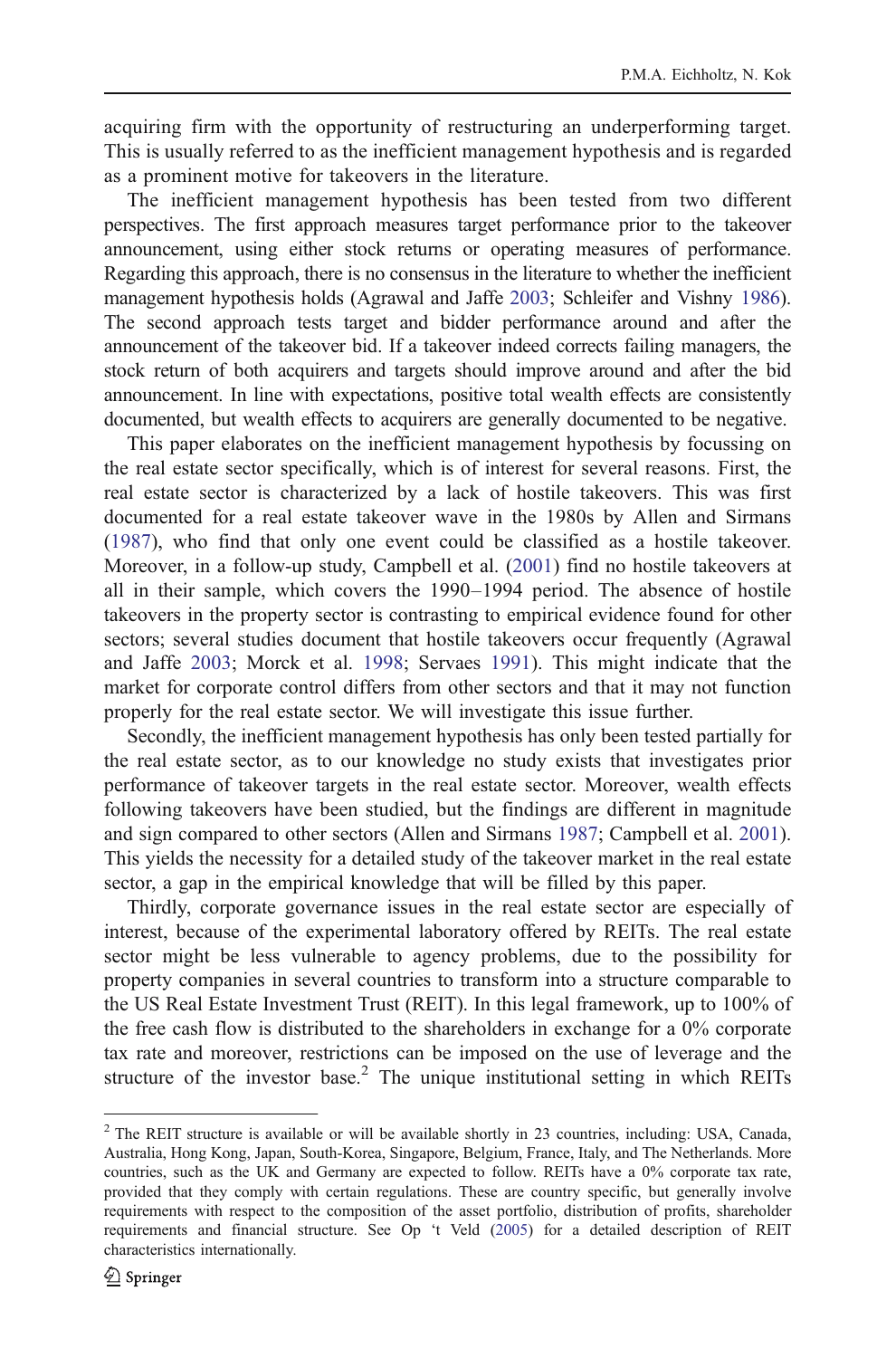operate leads to a situation in which the free cash flow problem is less of an issue, thereby reducing agency problems. On the other hand, the imposed dispersion of ownership might obstruct takeovers (Ghosh and Sirmans [2003](#page-21-0)). In our detailed study on the functioning of the real estate takeover market, we will make a comparison between takeovers of REITs and takeovers of real estate companies without a REITstatus to investigate how the REIT structure affects the inefficient management hypothesis.

Lastly, we test whether the inefficient market hypothesis holds for the real estate sector using an international sample of 95 takeovers over the 1999–2004 period. We first analyze the financial characteristics of targets and elaborate on existing studies by also taking other variables than performance characteristics into account. Furthermore, we include an analysis on the characteristics of bidders. Finally, we compare targets, acquirers and a control sample using a multinomial logistic approach and find that, although hostile takeovers are rare in the real estate sector, the takeover market seems to work effectively as targets are mainly financially underperforming, small companies that have a low market-to-book value. Moreover, the financial underperformance of targets seems to hold for REITs as well as non-REITs.

As a second test of the inefficient market hypothesis, we perform an event study on abnormal returns surrounding the bid announcement, which shows weak but consistent results supporting the inefficient management hypothesis, because the positive total wealth effects we document indicate that shareholders perceive takeovers to be valuecreating rather than value-destroying. We find evidence that shareholder returns for bidders in the real estate sector are around zero, which is relatively high compared to findings in the corporate finance literature. Abnormal returns to targets are significantly positive, although the scope is smaller compared to results previously documented in the existing finance literature. Finally, the legal structure of targets plays a distinctive role in the scope of wealth effects following takeovers.

The rest of this paper is organized as follows. "Literature Review: The Inefficient Management Hypothesis" provides a short literature overview in which we first discuss studies on pre-acquisition performance of targets. Secondly, we review the literature on wealth effects following takeovers. "[Data](#page-5-0)" presents the data and descriptive statistics. "[Drivers of the Takeover Market](#page-8-0)" discusses the methodology and results on the analysis of characteristics of targets and bidders compared to a control sample. First, pre-acquisition performance of targets is studied, followed by a univariate analysis and finally a multinomial logistic regression. In "[Wealth Effects Following Takeovers](#page-15-0)," the results on the analysis of shareholder wealth effects following takeovers are presented, while the paper ends with a summary and discussion of conclusions in "[Conclusions](#page-18-0) [and Discussion](#page-18-0)."

#### Literature Review: The Inefficient Management Hypothesis

Pre-acquisition Performance of Targets

The inefficient management hypothesis states that inefficient allocation of resources might lead to underperformance and therefore, takeover activity is believed to be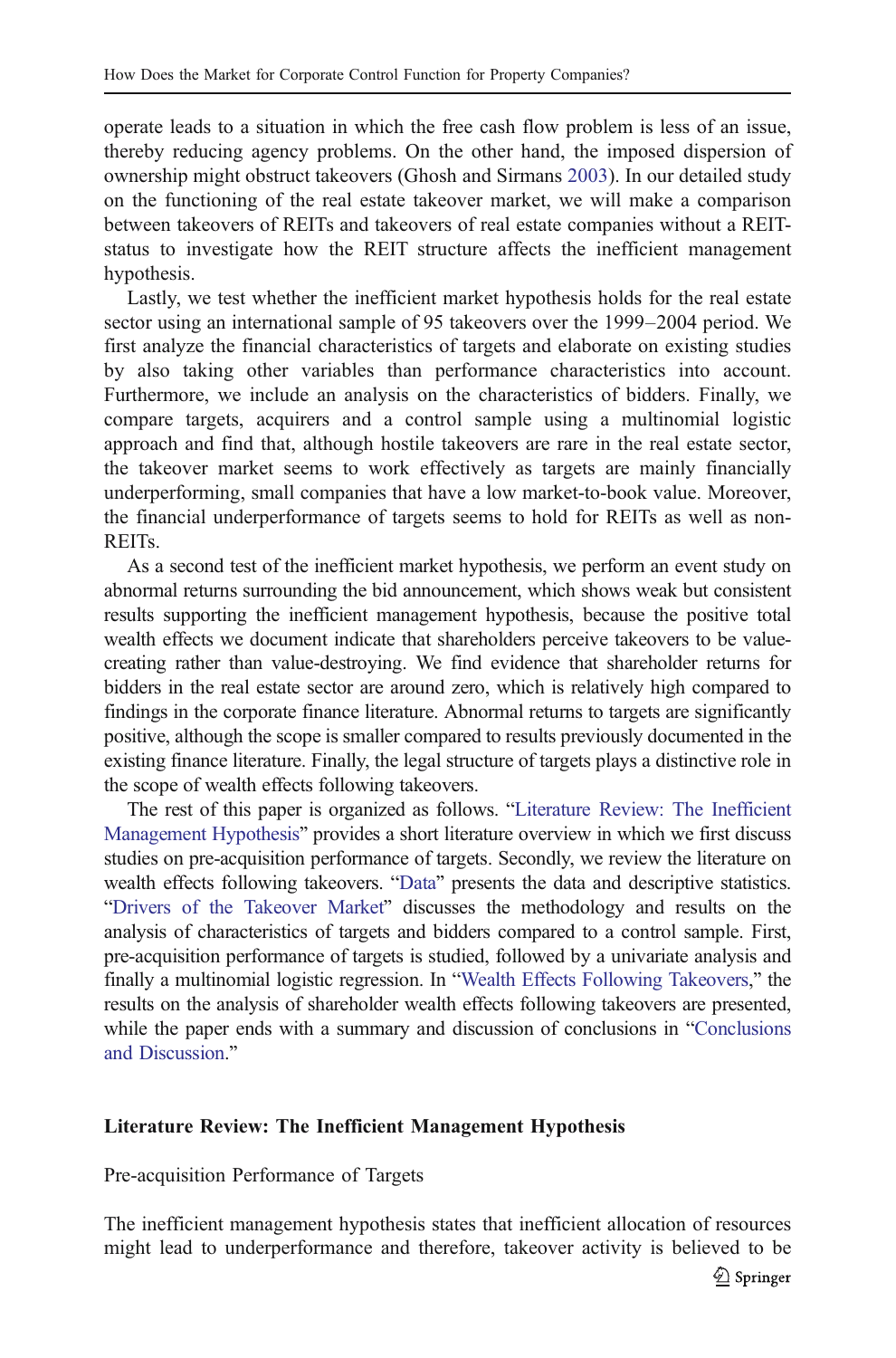motivated by the desire to improve the targets' performance by improving the targets' management (Agrawal and Jaffe [2003\)](#page-20-0). Evidence of the practical application of this theory is mixed and a comprehensive review is provided in the Appendix of Agrawal and Jaffe [\(2003](#page-20-0)).

In studies which specifically address prior stock performance of targets in mergers, the evidence for the efficient management hypothesis is not compelling, as only one study finds significantly negative abnormal return (Asquith et al. [1983](#page-21-0)) whereas seven others do not (Agrawal and Jaffe [2003;](#page-20-0) Agrawal and Walkling [1994;](#page-20-0) Asquith and Kim [1982;](#page-21-0) Ellert [1976](#page-21-0); Langetieg [1978;](#page-21-0) Malatesta [1983;](#page-21-0) Mandelker [1974\)](#page-21-0). It might be expected that hostile takeovers—often tender offers—rather than friendly mergers are triggered by poor performance, but in five studies (Dodd and Ruback [1977;](#page-21-0) Franks and Mayer [1996;](#page-21-0) Kini et al. [2004;](#page-21-0) Martin and McConnell [1991;](#page-21-0) Smiley [1976\)](#page-22-0) on target performance in tender offers, only Smiley finds that targets exhibit significantly negative pre-acquisition performance.

Several other studies try to explain takeover probability by using predicting models and public data, including financial performance measures. For operating measures of performance, the evidence of underperformance leading to an increased takeover probability is insignificant as documented by Palepu [\(1986](#page-22-0)), Song and Walkling [\(1993](#page-22-0)) and Berger and Ofek [\(1996](#page-21-0)), whereas Morck et al. ([1998\)](#page-22-0), Barber et al. ([1994](#page-21-0)), Graham et al. [\(2002](#page-21-0)) find that poor performance leads to a higher probability of becoming a target. With respect to stock measures of performance Palepu [\(1986](#page-22-0)) finds a negative relationship between prior stock performance and probability of acquisition, whereas Morck et al. [\(1998](#page-22-0)) document no significant influence of abnormal returns on the probability of neither hostile nor friendly acquisition.

Finally, some papers do not specifically study performance of targets, but use other measures that are related to the inefficient management hypothesis, mostly related to corporate governance, for example board composition and ownership structure (Ambrose and Megginson [1992](#page-20-0); Mitchell and Lehn [1990;](#page-22-0) Morck et al. [1998;](#page-22-0) North [2001](#page-22-0); Shivdasani [1993](#page-22-0); Song and Walkling [1993;](#page-22-0) Weir and Laing [2003\)](#page-22-0). Although some of the studies indeed support the inefficient management hypothesis, Agrawal and Jaffe ([2003\)](#page-20-0) note that corporate governance variables might as well constitute direct evidence due to the correlation with firm performance.

The existing base of literature does not provide consistent evidence in favour of the efficient management hypothesis. Moreover, no specific research for the real estate sector has taken place hitherto. The first part of our analysis will therefore focus on operating and financial measures of performance of targets prior to takeover bids. Moreover, we will control for variables that might have an influence on takeover probability, such as board composition, ownership structure and asset characteristics. Finally, we broaden our analysis to the characteristics of bidders to get a complete insight in what exactly drives takeovers in the real estate sector.

Shareholder Wealth Effects Following Takeovers

If the efficient management hypothesis holds and thus the objective of a takeover is to correct for managerial failure, we would not only expect target firms to show poor performance prior to a takeover bid, but we would also expect positive post-takeover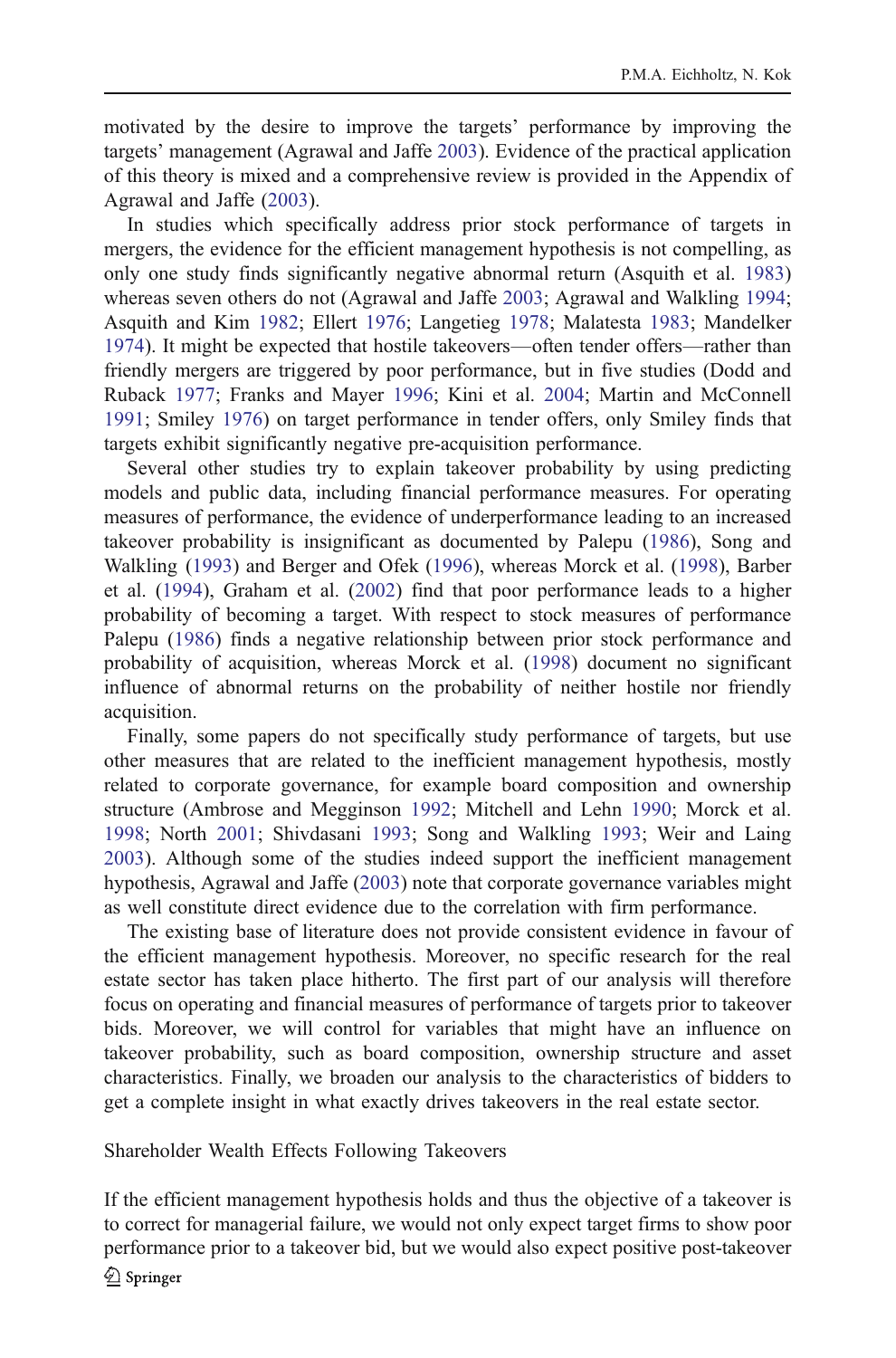wealth effects for bidders and targets. Hitherto, several perspectives on wealth effects following takeovers have been studied in finance literature, thereby addressing specific issues such as method of payment (Franks et al. [1988](#page-21-0); Travlos [1987\)](#page-22-0), identity of target (Chang [1998\)](#page-21-0), methodology (Asquith et al. [1983\)](#page-21-0), firm size (Moeller et al. [2004\)](#page-22-0), and the impact of sector-specific characteristics (Allen and Sirmans [1987;](#page-20-0) Subrahmanyam and Rangan [1997](#page-22-0)).

In general, the inefficient management hypothesis is supported by the consistently significant and positive cumulative abnormal returns (CAR) documented for targets. For example, Servaes [\(1991](#page-22-0)) documents a CAR of 20.5% for all-equity acquisitions and a CAR of 26.7% for cash bidders, Dodd ([1980\)](#page-21-0) reports a 13.4% CAR for a sample of takeover targets including all methods of payment. For the real estate sector, McIntosh et al. [\(1989](#page-21-0)) report lower gains to bidding firms with a CAR of 6.2%. Campbell et al. ([2001\)](#page-21-0) also find positive (3.0%), but relatively low returns to target shareholders. Campbell ([2002\)](#page-21-0) explains these findings by the fact that the market for corporate control is not very powerful in the listed real estate sector, as hostile takeovers are completely absent. Moreover, Sirmans ([1997\)](#page-22-0) suggests that corporate governance structures might be less efficient in REITs due to institutional restrictions, leading to advantages of synergy in mergers to flow to managers rather than shareholders. These findings indicate that the inefficient management hypothesis might hold to a lesser extent for the real estate sector than for other sectors.

If bidders would act in line with the inefficient management hypothesis and only acquire underperforming companies, the abnormal return for bidders following acquisition announcements is expected to be positive as well. However, there is a consensus in the literature that bidders hardly show significantly positive abnormal returns. Within others, Asquith et al. [\(1983\)](#page-21-0) find cumulative abnormal returns (CARs) of −2.4%, and Travlos [\(1987\)](#page-22-0) documents a CAR of −1.7%. Moreover, shareholder wealth effects accruing to bidders are negatively influenced by stock as a method of payment, which is often explained by the information signalling theory of Myers and Majluf ([1984](#page-22-0)). There are some exceptions to the negative effect on shareholder wealth of acquiring companies following stock bids; Chang ([1998](#page-21-0)) shows that in takeovers of private firms, stock as a method of payment leads to positive acquirer returns. This finding is explained by the positive monitoring effect due to creation of blockholders in the merged entity and the positive signal of the willingness of well-informed investors to take a substantial position in an acquiring firm. The second exception to negative returns for stock-bidders is a study by Allen and Sirmans [\(1987\)](#page-20-0), who find nonnegative performance effects for bidders if stock is used as a method of payment in takeovers. This finding is explained by the reduced cash-generating ability of REITs.

In a recent study, Campbell et al. ([2001](#page-21-0)) extend the studies of Chang ([1998\)](#page-21-0) and Allen and Sirmans ([1987](#page-20-0)), by exploring the influence of method of payment in both public–public and public–private takeovers in the REIT-sector. In contrast to Allen and Sirmans, they find that stock acquisitions in public-to-public REIT mergers lead to slightly negative results, although the scope of these results is smaller than found by other studies. Consistent with Chang, they find a positive shareholder wealth effect following stock bids on private targets.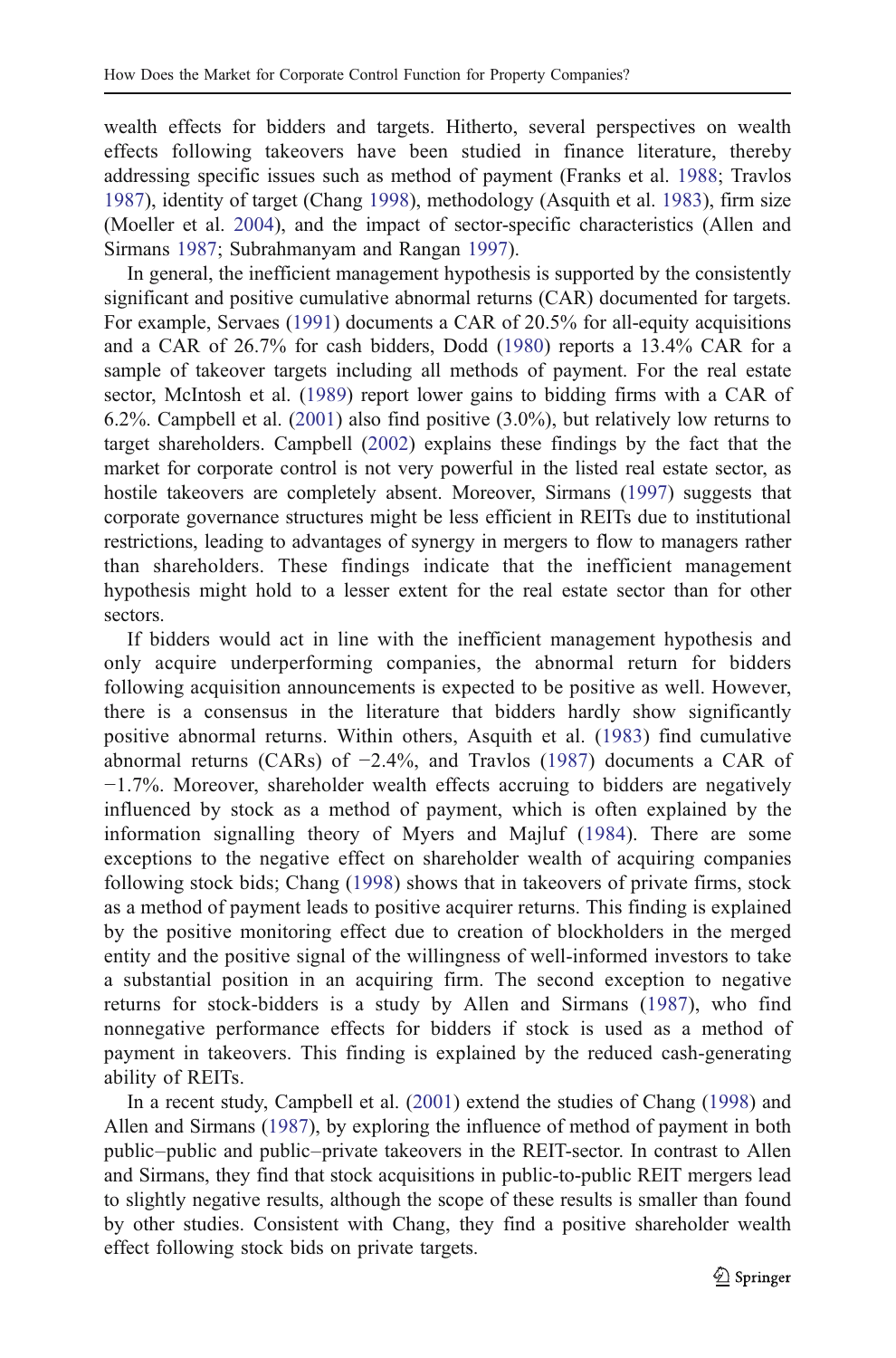<span id="page-5-0"></span>The real estate sector with its unique institutional environment has yielded inconsistent results with respect to shareholder wealth effects following takeovers. Therefore, we use a global sample of takeovers including the United States, but also other important real estate markets, such as the UK, The Netherlands and Australia. This sample allows us to determine whether the distinct abnormal returns documented for the real estate sector hitherto are REIT or rather real estate specific.

### Data

#### Data and Methodology

Our initial sample consists of 145 takeovers during the 1999–2004 period. These were identified using data obtained from Global Property Research (GPR) and include all takeovers involving a public target.<sup>3</sup> Contrasting Chang  $(1998)$  and Campbell et al. [\(2001\)](#page-21-0) we do not include takeovers of privately held companies. This is mainly because data on takeovers of private real estate targets is hardly available internationally, which also holds for financial and other information regarding private firms.4

Transactions on which no financial information could be found or that appeared to be cancelled or still pending were deleted from the sample. Moreover, the inclusion of small and less liquid stock markets in our analyses might introduce noise rather than improve the significance of our findings.<sup>5</sup> Therefore, we use a reduced sample throughout the paper. This sample contains 95 takeovers—of which 51 have a public acquirer. Countries included are: USA, Canada, UK, Australia, Sweden and The Netherlands.

In order to get a better insight in the drivers of mergers and acquisitions, we match the targets and acquirers to a control firm using a temporal matching approach following Ambrose ([1990](#page-20-0)). The control sample consists of all listed real estate firms in the selected countries, with a minimal market capitalization of  $$50 M<sup>6</sup>$  From this sample firms are excluded if (1) they are involved in mergers and acquisitions during the sample period, (2) they are not continuously listed, or (3) the required data is not available. This leads to a control sample of 103 firms, allowing a control firm to be in the sample more than once.

Following Franks and Mayer ([1996](#page-21-0)), we examine how long-run pre-acquisition stock performance differs between targets and non-targets. Moreover, we investigate

<sup>&</sup>lt;sup>3</sup> The sample includes real estate operating companies and REITs, but excludes pure construction and development companies.

<sup>&</sup>lt;sup>4</sup> We recognize the potential sample bias of not including transactions including private targets, but as we are interested in stock and operating performance of targets, private targets are less of interest due to nonavailability of this performance data.

<sup>&</sup>lt;sup>5</sup> We repeat our analyses using both the complete sample and the sample that includes a selection of markets only. The results indeed seem to benefit from the exclusion of small markets.

<sup>6</sup> The control sample is provided by GPR and does not include pure construction and development companies.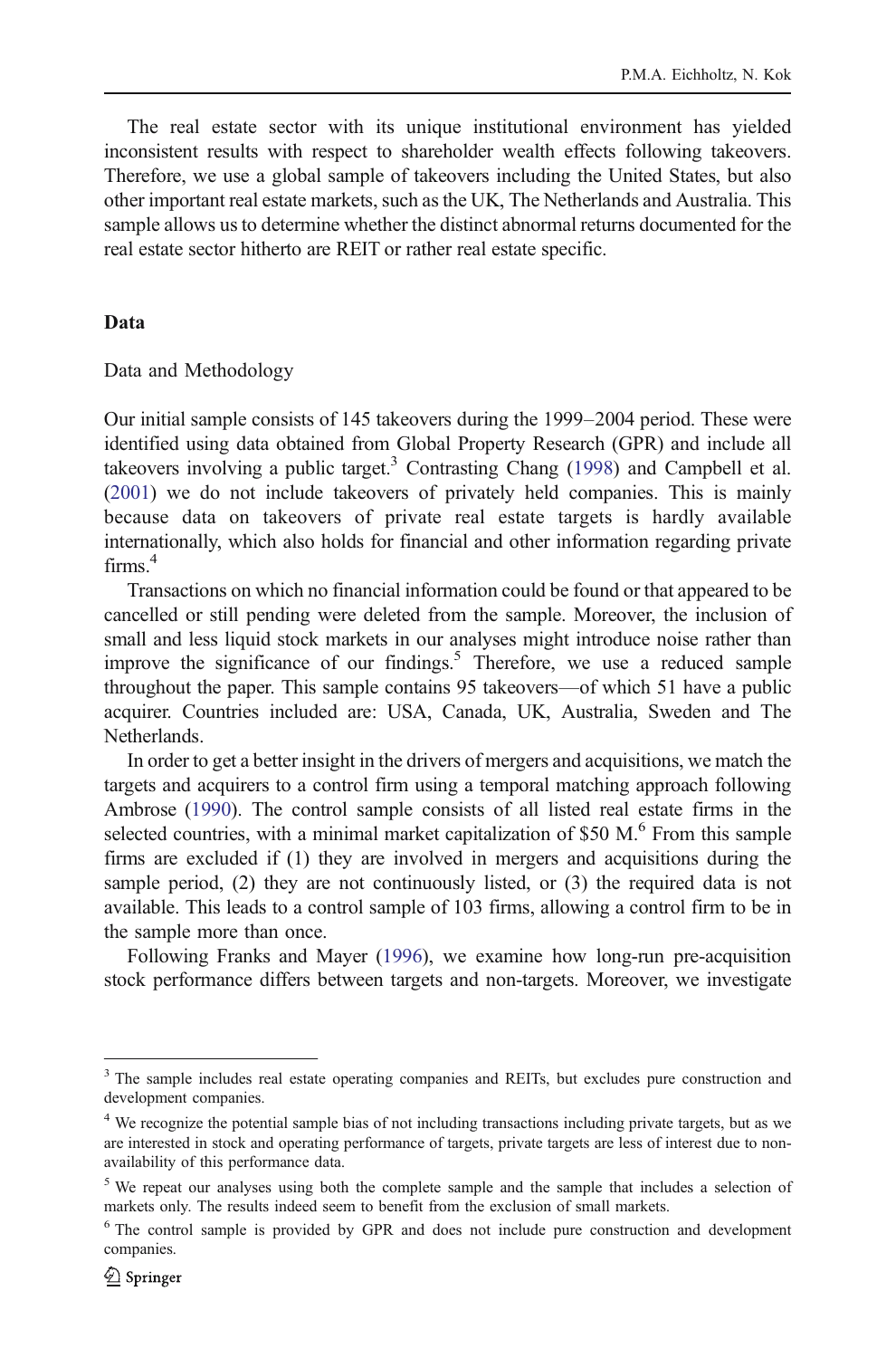the impact of performance on the likelihood of being involved in a takeover, either as a target or as an acquirer, while controlling for the impact of other variables. We use a selection of financial characteristics based on studies described in the literature review, in particular (Palepu [1986\)](#page-22-0). These variables include leverage, valuation, size, dividend yield, cash holdings and selling expenditures. Moreover, we include governance and asset characteristics as control variables, where selection of variables is based on existing studies as well. More specifically, we include managerial ownership (North [2001;](#page-22-0) Song and Walkling [1993\)](#page-22-0), block ownership (Schleifer and Vishny [1986\)](#page-22-0), independence of the board (Shivdasani [1993;](#page-22-0) Weir [1997\)](#page-22-0) and portfolio characteristics (Campbell et al. [2001\)](#page-21-0). All variables and their respective sources are listed in [Appendix](#page-19-0).

The required financial data are obtained from Datastream, Worldscope and Thomson Research, whereas details on portfolio composition and ownership structure are handcollected from proxy statements, annual reports and GPR Handbooks. In line with Ambrose [\(1990](#page-20-0)), data is collected around an 'information date', which is assumed to be exactly half a year before the announcement date  $t$  of a merger or acquisition. In order to correct for extreme observations, values for daily measured variables are calculated over a 130-trading day period around the information date and yearly measured variables are calculated as an average value of the last three years before the announcement date. Stock performance prior to takeovers is measured on a monthly basis for various intervals.

#### Descriptive Statistics

A first analysis of the data reveals the striking finding that our sample includes only two hostile takeovers. This number is relatively small in a sample of 95 takeovers during the 1999–2004 time period, but is consistent with earlier findings for the real estate sector as documented by Allen and Sirmans [\(1987\)](#page-20-0), Campbell et al. ([2001](#page-21-0)) and Campbell [\(2002\)](#page-21-0). Explanations for the absence of hostile takeovers in the real estate sector can be twofold: there is a reduced need for incentive and monitoring mechanisms in the restricted REIT environment, or, the restricted investor environment of REITs obstructs hostile takeovers (Ghosh and Sirmans [2003](#page-21-0)). However, our sample does not support either of these arguments, since hostile takeovers are also absent in markets without the REIT structure. The lack of hostile takeovers therefore seems to be a real estate issue rather than a REIT issue. Further discussion of this finding is provided in "[Conclusions and Discussion.](#page-18-0)"

Table [1](#page-7-0) shows that the sample contains transactions from six different countries, of which the majority has taken place in the USA, the UK and Australia. Furthermore, almost half of the mergers and acquisitions involve private acquirers, which is due to the fact that the real estate sector still consists of a larger non-listed than listed sector, especially in Europe. Taking a closer look at the private bidders in Europe, we find a high number of management buyouts in the UK, which might be explained by the discounts to NAV that are frequently observed for UK listed property companies over the sample period (Brounen and ter Laak [2005](#page-21-0)).

Due to the small number of observations, our sample does not include takeovers taking place in the relatively large listed real estate markets of Asia (e.g. Japan, Hong Kong, South Korea). The low takeover activity may well be explained by the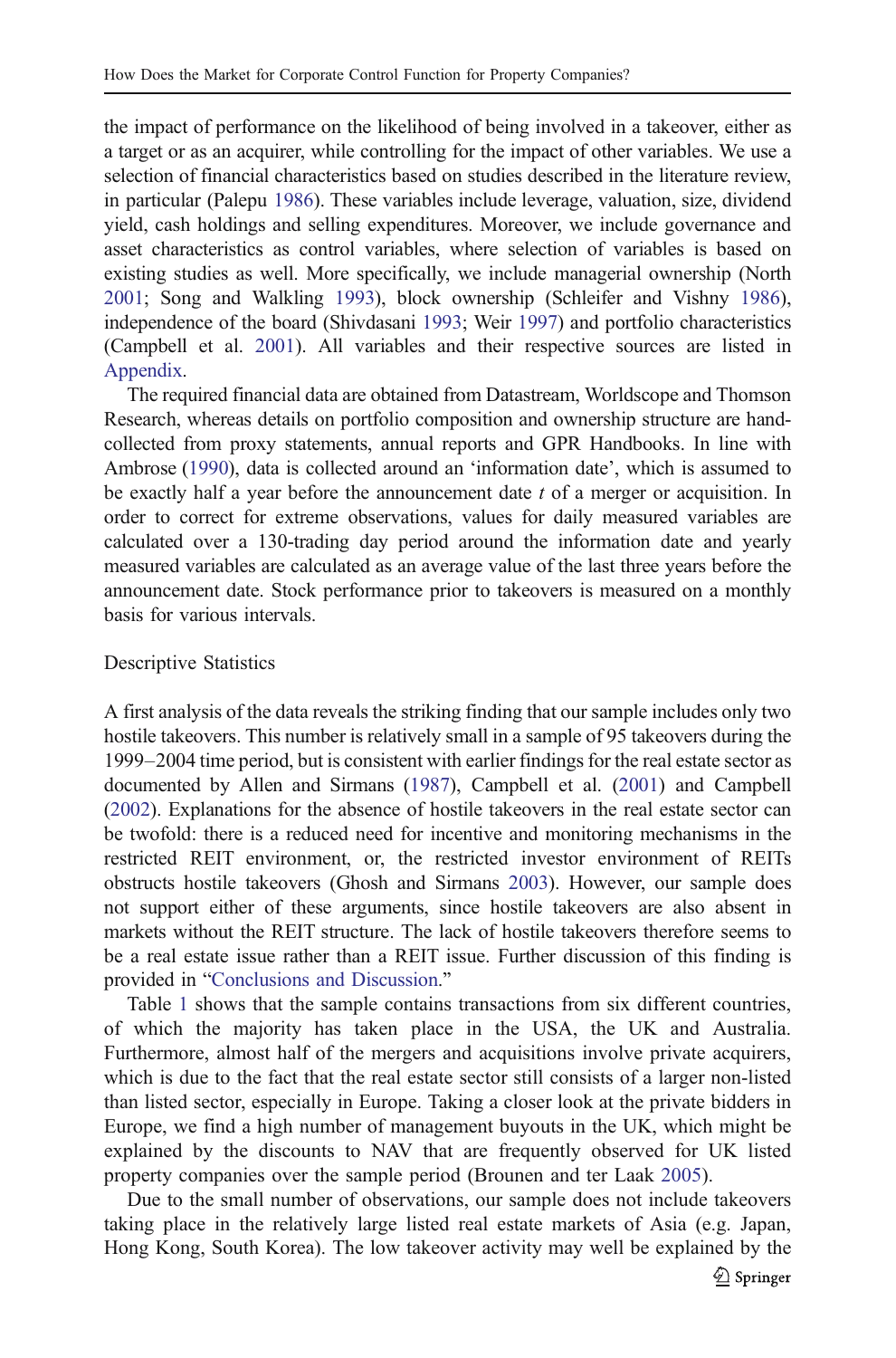| Country         | Universe | Targets acquirers |                | Method of payment |              |                | Deal value (\$M) |           |
|-----------------|----------|-------------------|----------------|-------------------|--------------|----------------|------------------|-----------|
|                 | #        | #                 | Listed         | Cash              | <b>Stock</b> | Mix            | Mean             | <b>SD</b> |
| North America   |          |                   |                |                   |              |                |                  |           |
| <b>USA</b>      | 139      | 31                | 20             | 15                | 12           | $\overline{4}$ | 822.3            | 802.7     |
| Canada          | 22       | 6                 | 2              | 4                 |              |                | 341.2            | 304.6     |
| Europe          |          |                   |                |                   |              |                |                  |           |
| The Netherlands | 9        | 6                 | $\overline{4}$ | 4                 | 2            | $\mathbf{0}$   | 949.2            | 774.9     |
| Sweden          | 13       | 9                 | $\overline{2}$ | 9                 | $\Omega$     | $\theta$       | 401.7            | 402.0     |
| UK              | 41       | 29                | $\overline{4}$ | 25                | 2            | 2              | 933.1            | 1747.1    |
| Asia (Pacific)  |          |                   |                |                   |              |                |                  |           |
| Australia       | 26       | 14                | 19             | 5                 | 5            | $\overline{4}$ | 563.5            | 453.9     |
| Totals $(\%)$   | 250      | 100%              | 51%            | 62%               | 22%          | 11%            | 908.1            | 1087.8    |

<span id="page-7-0"></span>Table 1 Characteristics takeover sample (1999–2004)

This table provides descriptive statistics on the takeovers in our sample. We match all deals in the different countries to the complete universe of property companies in every country (market cap>\$50 M, source: GPR) to get insight in the relative national takeover activity. All targets are publicly listed, for acquirers the number of listed firms is provided. We distinguish three methods of payment: cash, stock and mixed. Deal value denotes the average deal value in US\$M

institutional structure in these countries: most of the property companies are part of a larger conglomerate (e.g. keiretsu or chaebol), which usually owns a majority of the shares.

Only ten deals in our sample are cross-border. The reason for international diversification still taking place on a relatively small scale might be the underperformance real estate firms investing internationally as compared to firms investing locally (Eichholtz et al. [2001\)](#page-21-0). Eight out of ten international acquisitions involve an acquirer or target from continental Europe, mostly originating from The Netherlands. The relatively small size of listed real estate markets in continental Europe compared to the USA and the UK yields the necessity for European property companies for cross-border acquisitions. Moreover, there is great potential for deals within the European Union due to increasing integration of the fragmented national economies into one single market.

The cyclical nature of merger and acquisition activity in the real estate sector as described by Campbell ([2002\)](#page-21-0) is reflected in Table 2, which shows a clear peak in

| <b>Table 2</b> Distribution of take-<br>overs over the sample period | Year  | Deals |               |  |
|----------------------------------------------------------------------|-------|-------|---------------|--|
|                                                                      |       | #     | $\frac{0}{0}$ |  |
|                                                                      | 1999  | 8     | 8.4           |  |
|                                                                      | 2000  | 33    | 34.7          |  |
|                                                                      | 2001  | 24    | 25.3          |  |
|                                                                      | 2002  | 14    | 14.7          |  |
| This table shows the distribution                                    | 2003  | 13    | 13.7          |  |
| of takeover announcements over                                       | 2004  | 3     | 3.16          |  |
| the sample period in absolute<br>and relative numbers                | Total | 95    | 100           |  |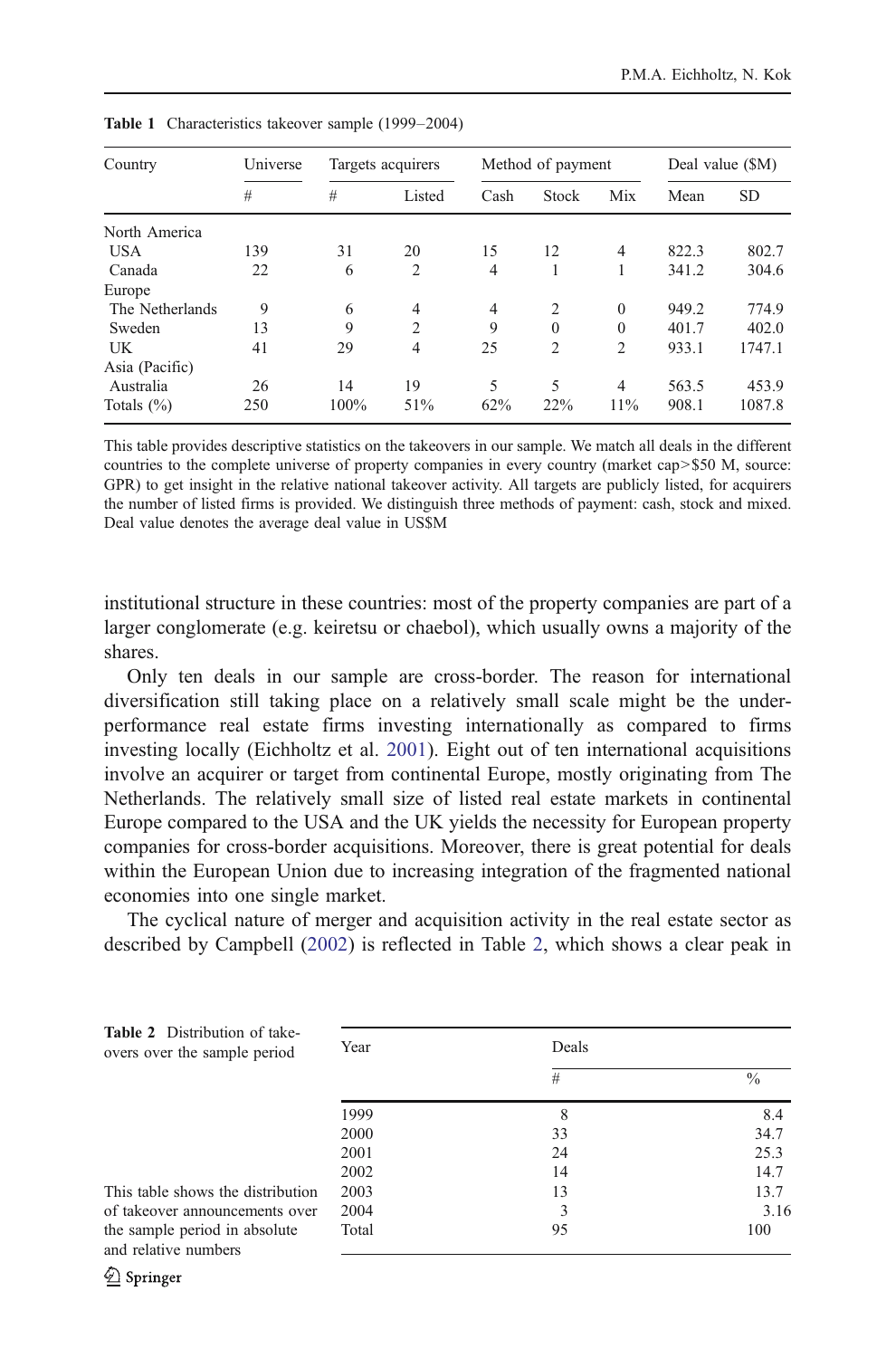<span id="page-8-0"></span>acquisition announcements for the years 2000 and 2001, in which almost two-third of the acquisitions took place. This could be related to the bearish sentiment on the stock market at those times, which lead to low market-to-book values of property companies. With respect to possible seasonal effects, we find no distinct pattern in the distribution over the quarters. Finally, Fig. 1 provides insight in the time to completion of takeovers in the sample. The time to completion reflects the period between announcement of the takeover and final acquisition of the shares of the target. As our sample almost completely exists of friendly takeovers, the average completion time is short, about 3.5 months, with a majority of the deals closed in less than half a year, which is in line with findings by Allen and Sirmans ([1987](#page-20-0)). Further analysis of the relationship between method of payment and the time to completion reveals that a cash bid leads to a shorter time to completion than alternative methods of payment.

### Drivers of the Takeover Market

#### Pre-acquisition Performance

If the inefficient management hypothesis holds and the takeover market functions effectively, we would expect poor performance of targets prior to the takeover announcement. Therefore, we measure long-run pre-acquisition performance across



# **Time to completion**

Fig. 1 Time to completion. This figure shows the average time to completion for takeovers in our sample. Completion time is calculated as number of months between the announcement date and the final acquisitions date of all target shares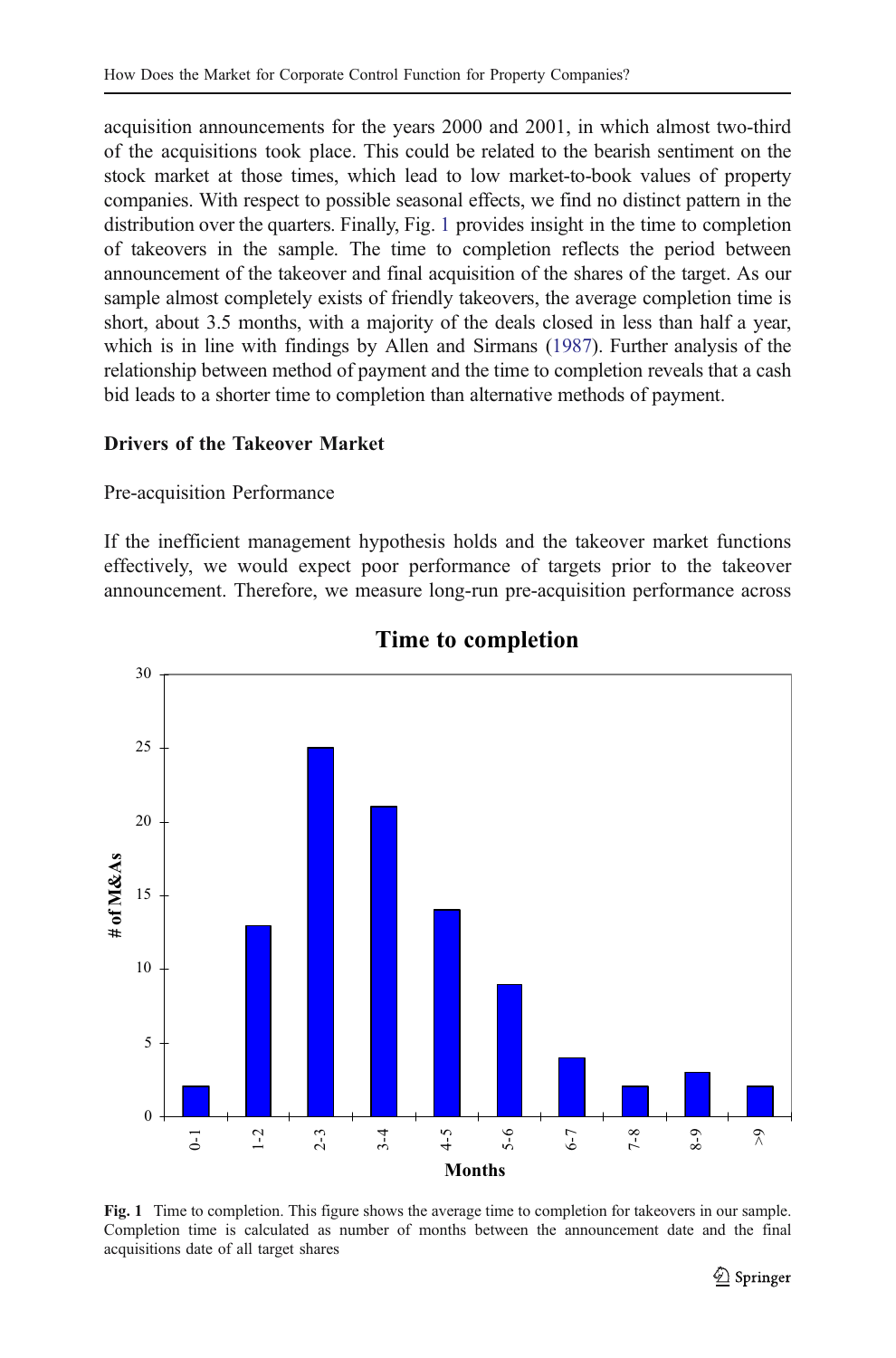| Months around announcement |                                      | Targets     |               |                  | Control sample |              |                  | Difference   |  |
|----------------------------|--------------------------------------|-------------|---------------|------------------|----------------|--------------|------------------|--------------|--|
| $t_1$                      | $t_2$                                | CAR $(\% )$ | t-stat        | $\boldsymbol{n}$ | CAR $(%)$      | t-stat       | $\boldsymbol{n}$ | t-stat       |  |
|                            | Long-run pre-acquisition performance |             |               |                  |                |              |                  |              |  |
| $-3$                       | $-12$                                | $-3.24$     | $(-1.35)$     | 95               | 3.05           | $(1.67)^{a}$ | 101              | $(2.08)^{b}$ |  |
| $-3$                       | $-24$                                | $-0.46$     | $(-0.12)$     | 87               | 6.54           | $(2.01)^{a}$ | 98               | (1.41)       |  |
| $-3$                       | $-36$                                | 6.62        | (1.31)        | 79               | 13.49          | $(3.31)^{b}$ | 91               | (1.06)       |  |
| $-3$                       | $-48$                                | 7.38        | (1.52)        | 68               | 16.86          | $(3.18)^{b}$ | 83               | (1.32)       |  |
| $-3$                       | $-60$                                | 11.49       | $(1.98)^{a}$  | 63               | 22.22          | $(3.43)^{b}$ | 77               | (1.23)       |  |
|                            | Performance around acquisition       |             |               |                  |                |              |                  |              |  |
| $-1$                       |                                      | 1.24        | (1.25)        | 95               | 1.60           | $(1.84)^{a}$ | 103              | $(-0.55)$    |  |
| $+1$                       |                                      | 9.26        | $(10.04)^{b}$ | 95               | $-0.45$        | $(-0.69)$    | 103              | $(8.63)^{b}$ |  |
| $^{-1}$                    |                                      | 10.50       | $(7.47)^{b}$  | 95               | 1.82           | $(1.87)^{a}$ | 103              | $(5.47)^b$   |  |

<span id="page-9-0"></span>Table 3 Pre-acquisition performance targets

Long-run pre-acquisition performance of this table presents the pre-acquisition performance of targets and the control sample in the long run. CAR is the Cumulated Abnormal Return over the interval as stated in column 1, where abnormal returns are calculated using a market model based on Franks and Mayer ([1996\)](#page-21-0). Companies are only included in the analysis if they data was available for the specific time interval. The significance of the difference between performance of targets and the control sample is tested using a t test assuming unequal variances. Performance around acquisition provides results on performance of targets and control sample around the bid announcement

Indicates significance at the  $10\%$ -level or less

<sup>b</sup> Indicates significance at the 5%-level or less

all targets using a market model, following Franks and Mayer  $(1996)$  $(1996)$ .<sup>7</sup> The cumulative abnormal returns (CARs) are calculated for various time intervals, which all stop at month  $t=-3$  to avoid noise due to information leakage in the months close to the announcement date. Furthermore, we match the sample of targets to the equivalent part of the control sample. Long-run pre-acquisition performance of Table 3 shows the results.

We find support for the inefficient management hypothesis in the short run, as abnormal performance of the targets is negative in the short run and significantly lower than performance of the control sample. Although targets underperform the control sample for all intervals in the long run, the significance disappears. Our results contrast previous literature (e.g. Agrawal and Jaffe [2003](#page-20-0); Franks and Mayer [1996](#page-21-0)), as the underperformance of targets in the short run has not been documented before. To test for robustness and to get a better insight in this new finding, we make a distinction between performance of targets in REIT-REIT takeovers and performance of targets in non-REIT takeovers. We find that non-REIT targets exhibit significant underperformance in the short run and strongly varying performance in the long run. REIT targets underperform the control sample in the short run as well, but show a more stable performance over the

 $<sup>7</sup>$  As our sample includes targets from six countries, the use of a single market index would lead to</sup> estimation errors. Therefore, we match the market index to the origin of the target using GPR Local Indices (available on a monthly basis).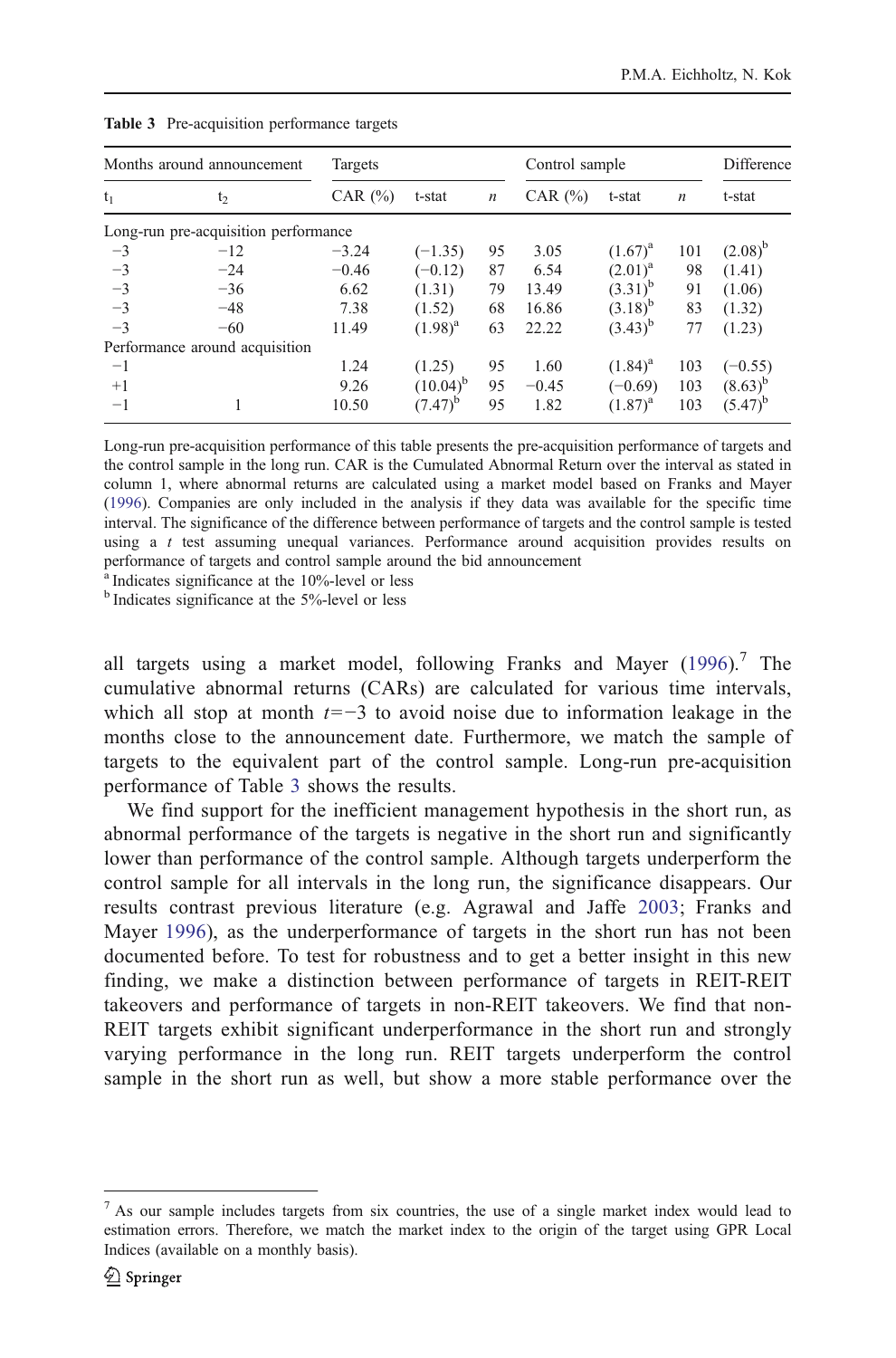long run. These results indicate that underperformance of real estate targets prior to takeovers does not depend on their legal structure.<sup>8</sup>

In Performance around acquisition of Table [3,](#page-9-0) we provide a first analysis of target performance around the bid announcement and find that abnormal returns over the announcement period are significantly positive, which is in line with existing literature. We will analyze post-announcement stock performance in more detail in "[Wealth Effects Following Takeovers.](#page-15-0)"

### Univariate Analyses

After the first test of the inefficient management hypothesis, the next step is to investigate how targets and bidders differ from the control sample, by comparing financial characteristics, governance structure and portfolio characteristics. This preliminary analysis is performed by applying a sample  $t$  test assuming equal variances, to compute whether the mean values of the variables differ significantly between the three groups.<sup>9</sup>

Regarding operating measures of performance, the results in Table [4](#page-11-0) show that the return on assets and return on equity for targets are significantly lower as compared to bidders and the control sample. This again confirms the inefficient management hypothesis and expectations that acquiring firms are better able to generate revenue with their assets. Our results are in line with the previous analysis on stock performance of targets, but contrast existing literature, which does not document operating underperformance of targets (Agrawal and Walkling [1994](#page-20-0); Song and Walkling [1993](#page-22-0)). Targets pay out less dividends than firms in the control sample, which might indicate that targets either have less cash available for distribution, for example due to bad performance, or they retain cash rather than paying out dividends, which would be line with Jensen's free cash flow theorem ([1986\)](#page-21-0). Furthermore, the variable on financial structure (leverage) indicates that targets are significantly more levered than non-targets and bidders. This result is in line with previous real estate research (Ambrose [1990](#page-20-0); Campbell et al. [2001](#page-21-0)), and consistent with the synergy theory, which suggests that bidders prefer to acquire companies with a different financial structure. Moreover, the indebtness of targets combined with evidence on underperformance and low dividend yield, suggests that takeover targets are in a weak financial position.

The low beta for targets, bidders and the control sample suggests that real estate companies are less sensitive to market movements than firms in other sectors, with

<sup>&</sup>lt;sup>8</sup> In our comparison of REIT vs non-REIT takeovers, we assume that potential differences are driven by the REIT-structure. However, differences between the two groups might as well be attributed to countryspecific characteristics, as the non-REIT sample is dominated by UK firms. The limited number of non-REITs in the USA restricts in-country comparison between REITs and non-REITs, but the recent adoption of the REIT structure in several Asian and European countries may enable future analysis on the impact of the REIT structure on corporate governance issues such as the market for corporate control.

<sup>&</sup>lt;sup>9</sup> We stress that the means we compute are only meant to be suggestive, because we do not account for important differences between firms in the calculations. Therefore, some of the correlations might be spurious. Moreover, we do not make a distinction between REIT mergers and non-REIT mergers. We will deal with these issues in the logistic regression and assume the results presented next to be indicators of causal relationships between the variables and takeover probability.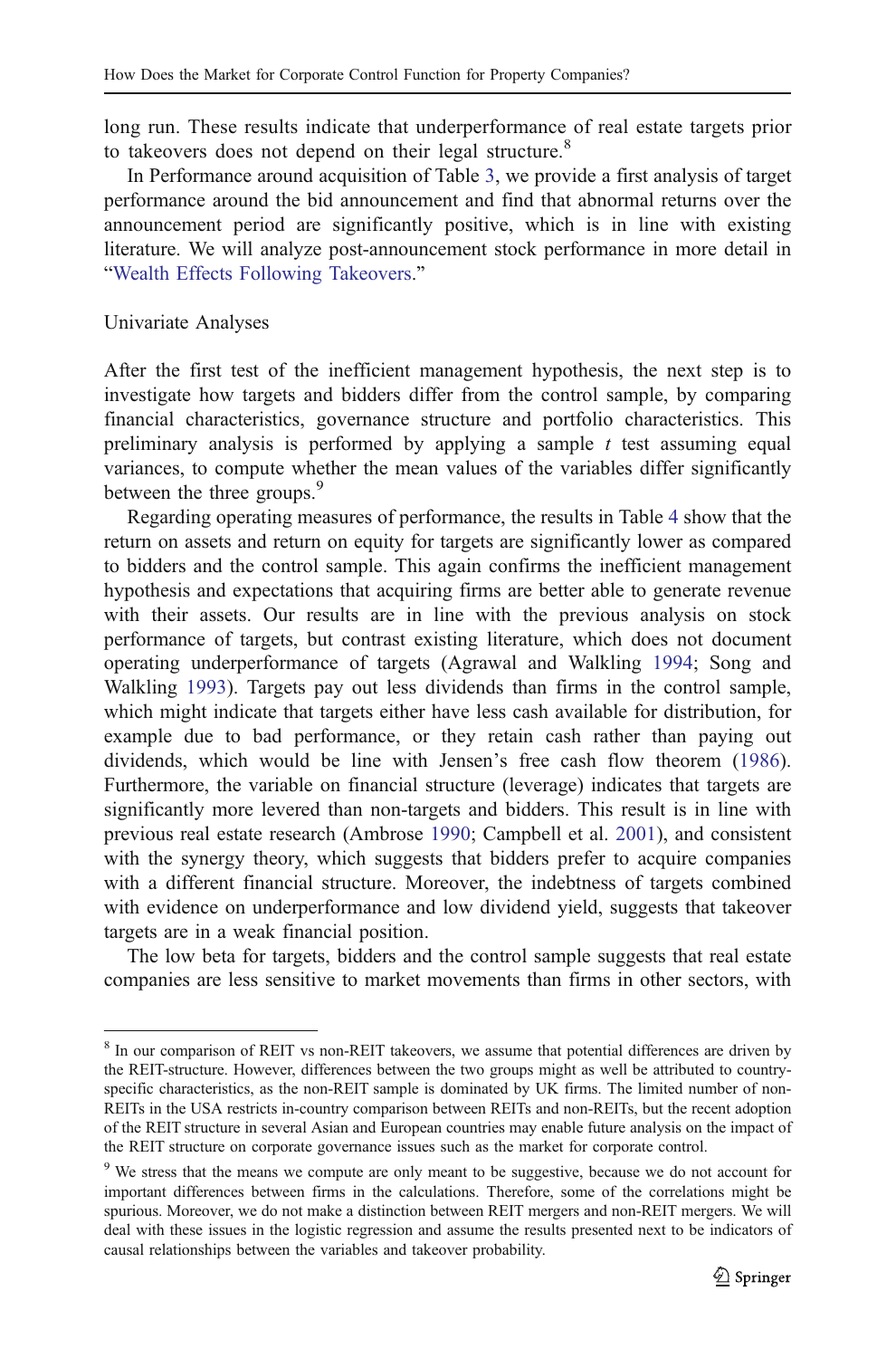| Variables                  | Control group |           | Targets |           | Acquirers |           | t-statistic          |                      |                      |
|----------------------------|---------------|-----------|---------|-----------|-----------|-----------|----------------------|----------------------|----------------------|
|                            | Mean          | <b>SD</b> | Mean    | <b>SD</b> | Mean      | <b>SD</b> | Control<br>target    | Target<br>acquirer   | Control<br>acquirer  |
| Financial characteristics  |               |           |         |           |           |           |                      |                      |                      |
| Stock performance          | 3.05          | 18.25     | $-3.24$ | 22.48     | 4.34      | 10.76     | 2.08 <sup>a</sup>    | $-2.61^{\rm a}$      | $-0.53$              |
| Return on assets           | 7.06          | 2.93      | 6.01    | 3.05      | 7.69      | 3.83      | $2.41^{\rm a}$       | $-2.60^{\rm a}$      | 1.00                 |
| Return on equity           | 10.27         | 7.89      | 7.66    | 8.83      | 10.71     | 6.87      | $2.11^{a}$           | $-2.21$ <sup>a</sup> | $-0.34$              |
| Funds from<br>operations   | 0.05          | 0.03      | 0.04    | 0.03      | 0.05      | 0.06      | $2.76^{a}$           | $-0.71$              | 0.59                 |
| EPS growth                 | 0.31          | 0.70      | 0.27    | 0.66      | 0.39      | 0.65      | 0.38                 | 0.94                 | $-0.59$              |
| Dividend yield             | 7.29          | 4.18      | 5.40    | 3.43      | 5.89      | 3.16      | $3.44^a$             | $-0.85$              | $2.29^{a}$           |
| Selling<br>expenditures    | 1.17          | 0.02      | 1.15    | 0.02      | 1.11      | 0.02      | 0.04                 | 0.12                 | 0.18                 |
| Cash holdings              | 3.60          | 4.80      | 2.75    | 3.86      | 2.88      | 4.88      | 1.34                 | $-0.16$              | 0.83                 |
| Leverage                   | 1.13          | 0.76      | 1.26    | 1.20      | 0.77      | 0.77      | $-0.88$              | 2.91 <sup>a</sup>    | 2.68 <sup>a</sup>    |
| Beta                       | 0.45          | 0.33      | 0.39    | 0.20      | 0.29      | 0.21      | 1.42                 | 2.67 <sup>a</sup>    | 3.51 <sup>a</sup>    |
| Market value (\$M)         | 552.85        | 567.38    | 553.72  | 736.21    | 1599.25   | 1952.61   | 1.17                 | $-4.63^{\rm a}$      | $-3.94$ <sup>a</sup> |
| Market-to-book<br>value    | 1.24          | 0.92      | 0.97    | 1.08      | 1.10      | 0.65      | 1.90 <sup>b</sup>    | $-0.88$              | 1.14                 |
| Governance characteristics |               |           |         |           |           |           |                      |                      |                      |
| Blockholdings              | 0.29          | 0.18      | 0.36    | 0.20      | 0.31      | 0.21      | $-2.37^{\rm a}$      | 1.35                 | $-0.46$              |
| Insider holdings           | 0.28          | 1.42      | 0.09    | 0.14      | 0.11      | 0.17      | 1.35                 | $-0.62$              | 1.20                 |
| % non-executives           | 0.48          | 0.13      | 0.41    | 0.27      | 0.60      | 0.19      | $1.86^{b}$           | $-3.87$ <sup>a</sup> | $-3.15^{\rm a}$      |
| In-house                   | 0.88          | 0.32      | 0.78    | 0.42      | 0.88      | 0.33      | 1.96 <sup>a</sup>    | $1.65^{b}$           | 0.02                 |
| management                 |               |           |         |           |           |           |                      |                      |                      |
| Liquidity                  | 0.55          | 1.34      | 0.99    | 2.38      | 0.51      | 0.60      | $-1.59$              | $1.85^{b}$           | 0.25                 |
| Portfolio characteristics  |               |           |         |           |           |           |                      |                      |                      |
| Office                     | 0.10          | 0.30      | 0.16    | 0.37      | 0.20      | 0.40      | $-0.57$              | $-1.28$              | $-1.56$              |
| Retail                     | 0.22          | 0.42      | 0.26    | 0.44      | 0.47      | 0.50      | $-2.47$ <sup>a</sup> | $-3.02^{\rm a}$      | $-1.28$              |
| Residential                | 0.17          | 0.38      | 0.08    | 0.28      | 0.10      | 0.30      | $1.92^{b}$           | $-0.27$              | 1.36                 |
| Diversified                | 0.26          | 0.44      | 0.36    | 0.48      | 0.24      | 0.43      | $-1.45$              | 1.58                 | 0.36                 |
| International              | 0.09          | 0.28      | 0.12    | 0.32      | 0.22      | 0.42      | $-0.66$              | 1.49                 | 1.99 <sup>a</sup>    |
| Development                | 0.14          | 0.34      | 0.74    | 0.44      | 0.18      | 0.39      | $-10.60^{\rm a}$     | $7.95^{\rm a}$       | $-0.64$              |

<span id="page-11-0"></span>Table 4 Descriptive statistics of targets, bidders and the control sample

In this table, descriptive statistics and the preliminary results of the comparison between targets, acquirers and control group are provided. Absolute values of variables are reported in nominal dollars. The last columns show the t-statistics of the paired sample  $t$  test, assuming unequal variances. The definitions of all variables are provided in [Appendix](#page-19-0) <sup>a</sup> Indicates significance at the 5%-level or less

<sup>b</sup> Indicates significance at the 10%-level or less

bidding firms even less risky than target firms. Furthermore, the average size of bidders is almost three times as large as the average size of the targets and control firms. This is in line with expectations that large companies have more market power to engage in acquisitions and are better able to integrate acquired assets in their operations. We compare our average target size (\$554 M) to other studies and find that targets in our sample are slightly smaller as compared to both other real estate studies (Campbell et al. [2001](#page-21-0): \$650 M) and more general takeover studies (Mikkelson and Partch [1989:](#page-22-0) \$787 M; Song and Walkling [1993:](#page-22-0) \$727 M). This is probably due to the inclusion of European companies in our sample, which generally have a smaller size. Finally, the low market-to-book value frequently observed for 2 Springer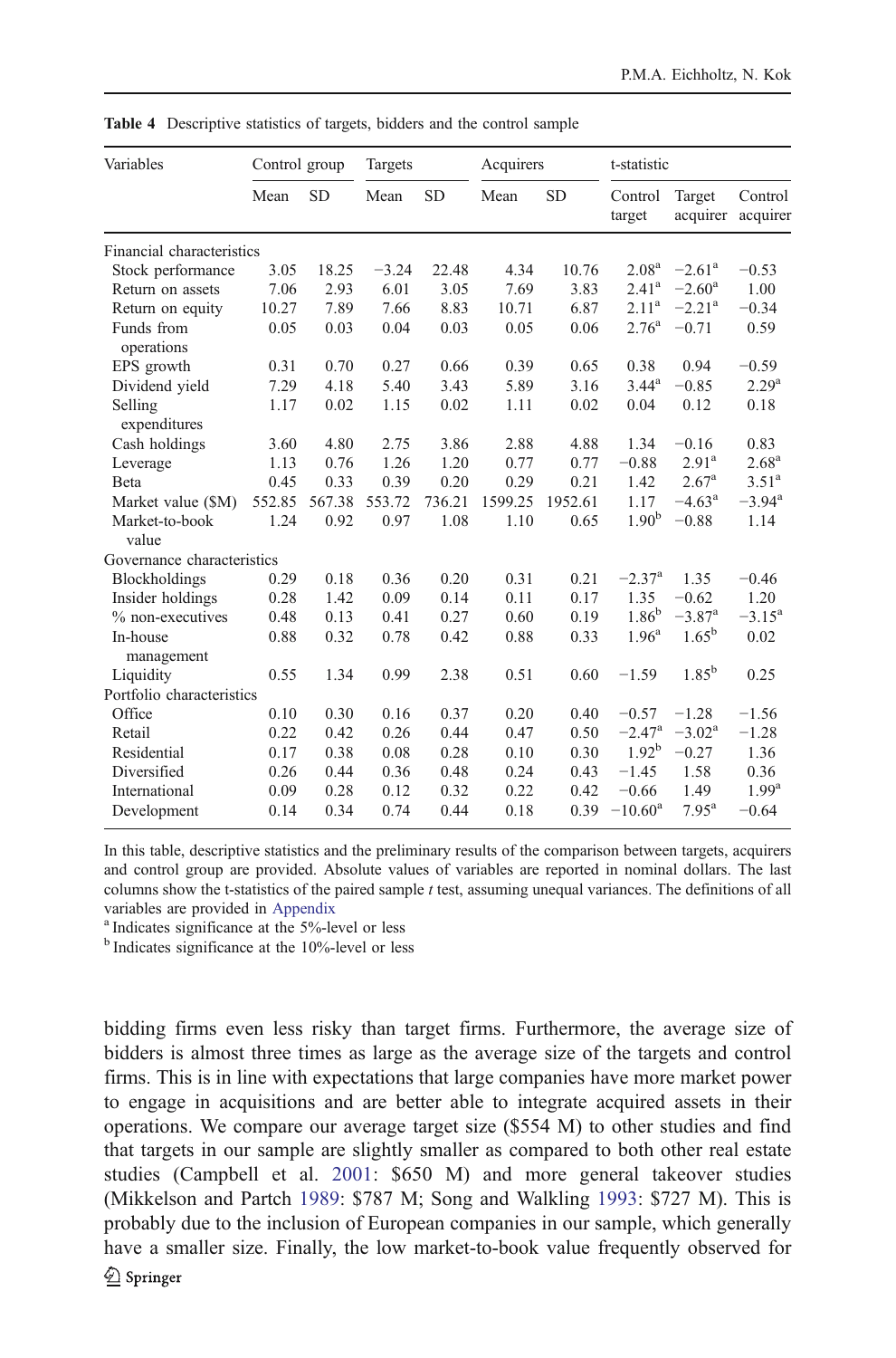listed property companies is again documented in our descriptive statistics, which indicate that real estate targets trade at a small discount on average.

Besides financial characteristics, we include control variables on corporate governance characteristics as the lack of hostile takeovers in the real estate sector may enhance the need for alternative governance mechanisms (Whidbee [1997\)](#page-22-0). First, the percentage of shares in the hands of the three largest shareholders is significantly higher for targets, which is in line with Shivdasani ([1993\)](#page-22-0), who finds that large shareholders play an active role as a monitoring mechanism by facilitating takeovers. Targets have a significantly lower percentage of non-executive directors on the board as compared to non-targets, which provides support for the hypothesis that target firms have a weaker internal governance structure. Finally, the results show that targets are more often externally managed than control firms and bidders. This is in line with Ambrose and Linneman [\(2001](#page-20-0)), who find that externally managed REITs are less competitive than internally managed REITs.

Lastly, the descriptive statistics show that portfolio characteristics differ significantly between targets, bidders and the control sample. Bidders are more often international companies than targets or control firms. This suggests that the local knowledge that is required for cross-border investments makes the acquisition of a foreign company a useful tool. With respect to the portfolio of bidders and targets, the results show that takeover targets are mostly real estate companies with a diversified portfolio, involved in development activities, which is in line with expectations, as diversification of operations rather than focussing on a single asset or activity is often associated with underperformance. Acquirers seem to have an investment focus on retail and office property.

#### Multivariate Results

In order to estimate the joint impact of the previously discussed variables on the probability of a takeover attempt, we use a multinomial logistic regression model. We follow a broad stream of literature by comparing characteristics of acquired firms to a sample of control firms, and moreover, we extend the traditional methodology (Ambrose [1990](#page-20-0); Barnes [1999](#page-21-0); Dietrich and Sorensen [1984;](#page-21-0) Palepu [1986](#page-22-0)) by including bidders. To solve the problem of multicollinearity, we perform a stepwise regression of correlated variables and use the residuals in the multinomial analysis. To interpret the results correctly, we should point out that the focus of interest of our study is the significance of the estimated coefficients of the variables and not the predictive ability of the model (Palepu [1986](#page-22-0)). Therefore, the coefficients do not have economic significance except for their sign.

Table [5](#page-13-0) presents the logistic regression results. We confirm previous findings that, in line with the inefficient management hypothesis, weak operating and stock performance of real estate companies are positively related to takeover likelihood. The significantly negative coefficients for both operating and stock performance are not consistently documented in the corporate finance literature. For bidders, size is positively related to the probability of being an acquirer, indicating that large firms may have efficiencies and resources that make them more likely to acquire other firms (Trahan [1993\)](#page-22-0).

To check for robustness of the results and to account for the different legal structure of REITs compared to non-REITs, we repeat the analysis for REIT-REIT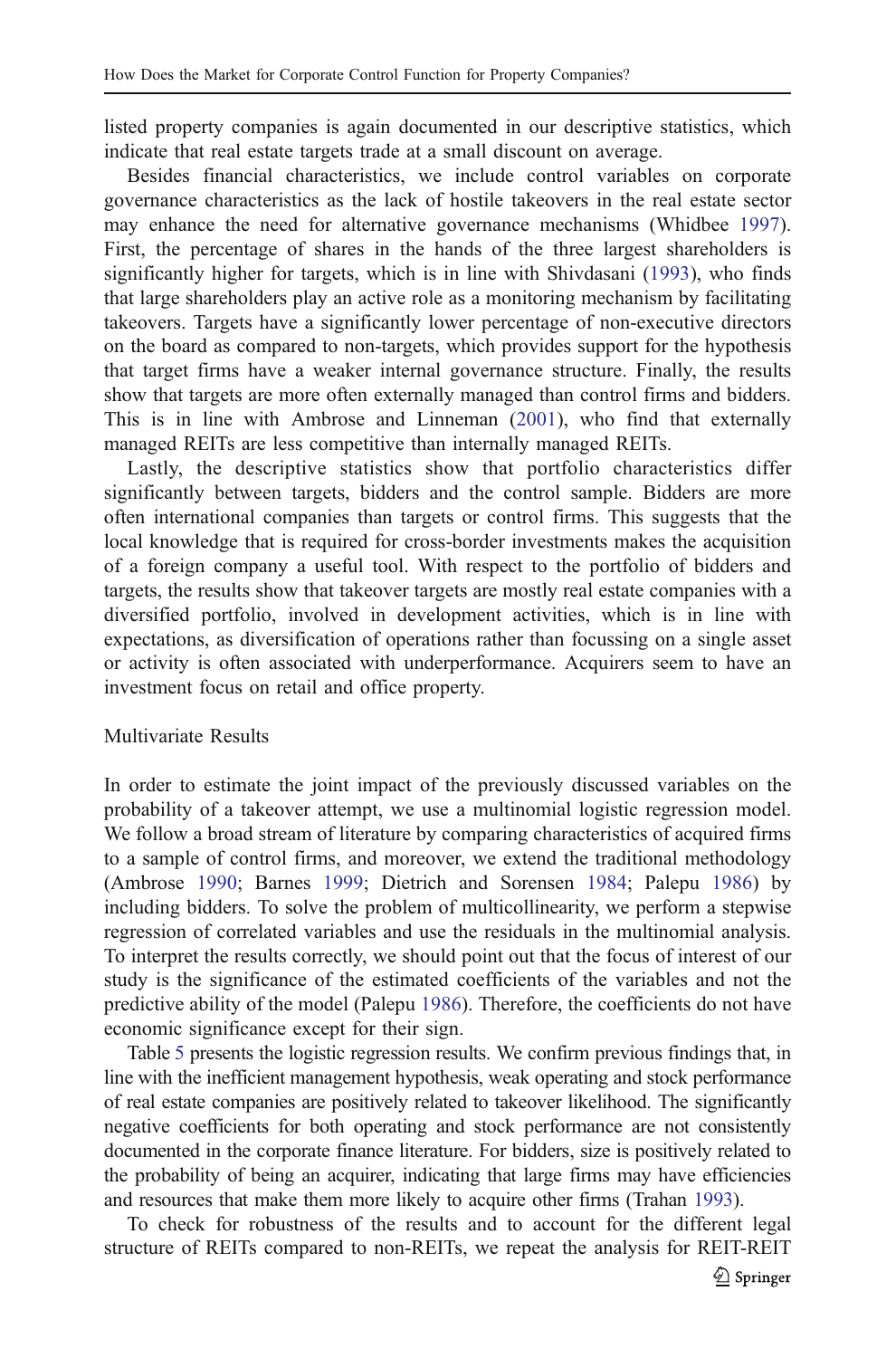| Intercept                  | Targets |               | Acquirers |               |
|----------------------------|---------|---------------|-----------|---------------|
|                            | 1.81    | (1.10)        | $-6.36$   | $(-3.02)^{a}$ |
| Financial characteristics  |         |               |           |               |
| Market value (log)         | $-0.03$ | $(-0.19)$     | 0.65      | $(3.01)^{a}$  |
| Stock return               | $-3.12$ | $(-2.77)^{a}$ | 1.58      | (0.97)        |
| Return on assets           | $-0.16$ | $(-2.12)^{a}$ | 0.07      | (0.92)        |
| Cash holdings              | $-0.09$ | $(-1.59)$     | $-0.04$   | $(-0.72)$     |
| Leverage                   | $-0.04$ | $(-0.15)$     | $-0.56$   | $(-1.70)^{b}$ |
| <b>B</b> eta               | $-2.98$ | $(-2.77)^{a}$ | $-2.63$   | $(-2.02)^{a}$ |
| Governance characteristics |         |               |           |               |
| % non-executives           | $-0.94$ | $(-0.85)$     | 3.93      | $(2.66)^{a}$  |
| Insider holdings           | $-1.40$ | $(-2.55)^{a}$ | 0.12      | (0.18)        |
| In-house management        | $-1.97$ | $(-1.57)$     | 0.01      | (0.04)        |
| Blockholdings              | 2.82    | $(2.45)^{a}$  | $-0.61$   | $(-0.51)$     |
| Liquidity                  | 0.09    | (0.69)        | $-0.01$   | $(-0.04)$     |
| Portfolio characteristics  |         |               |           |               |
| Diversified                | 0.07    | (0.12)        | 0.92      | (1.37)        |
| Office                     | $-0.01$ | $(-0.02)$     | 1.57      | $(2.00)^{a}$  |
| Retail                     | $-0.63$ | $(-1.08)$     | 2.19      | $(3.48)^{a}$  |
| Development                | 3.50    | $(6.98)^{a}$  | 0.03      | (0.04)        |
| Market-to-book value       | $-0.63$ | $(-2.21)^{a}$ | $-0.24$   | $(-0.70)$     |
| Model chi-square           | 208.11  |               |           |               |
| Pseudo R-square            | 0.40    |               |           |               |
| N                          | 248     |               |           |               |

<span id="page-13-0"></span>Table 5 Results multinomial logistic regression

This table shows the results for the multinomial logistic regression. Column 2 includes the regression results for targets, whereas column 3 includes the regression results for acquirers. The pseudo R-square is the analogue of the  $R2$  in the normal linear regression model. The chi-square tests the null hypothesis that all parameters in the model are zero and is the equivalent of the  $F$  test in the normal regression model. The null-hypothesis is rejected in all models

<sup>a</sup> Indicates significance at the 5%-level or less

<sup>b</sup> Indicates significance at the 10%-level or less

takeovers and non-REIT takeovers separately.<sup>10</sup> In general, our findings are similar to the results reported in Table 5, and most importantly, the repeated analysis confirms that the financial performance of targets in both samples is significantly negatively related to the takeover probability. Therefore, we confirm our previous findings that the inefficient management holds for REIT takeovers as well as non-REIT takeovers. One main difference is that low cash holdings lead to an increased takeover probability in REIT takeovers, which is not documented for non-REIT mergers. As REITs face the obligatory payout of cash flows, cash-trapped firms cannot easily solve financial problems and are therefore, combined with poor performance, more vulnerable to takeovers.

The signs of the corporate governance variables mainly confirm the results of the univariate analysis. For targets, the variable on insider holdings is now significantly negative, which suggests that increased managerial stockholdings deter takeovers. This might indicate that large inside shareholdings entrench managers rather than reduce the agency gap (North [2001](#page-22-0); Song and Walkling

<sup>&</sup>lt;sup>10</sup> For reasons of space, results are not reported, but these are available upon request.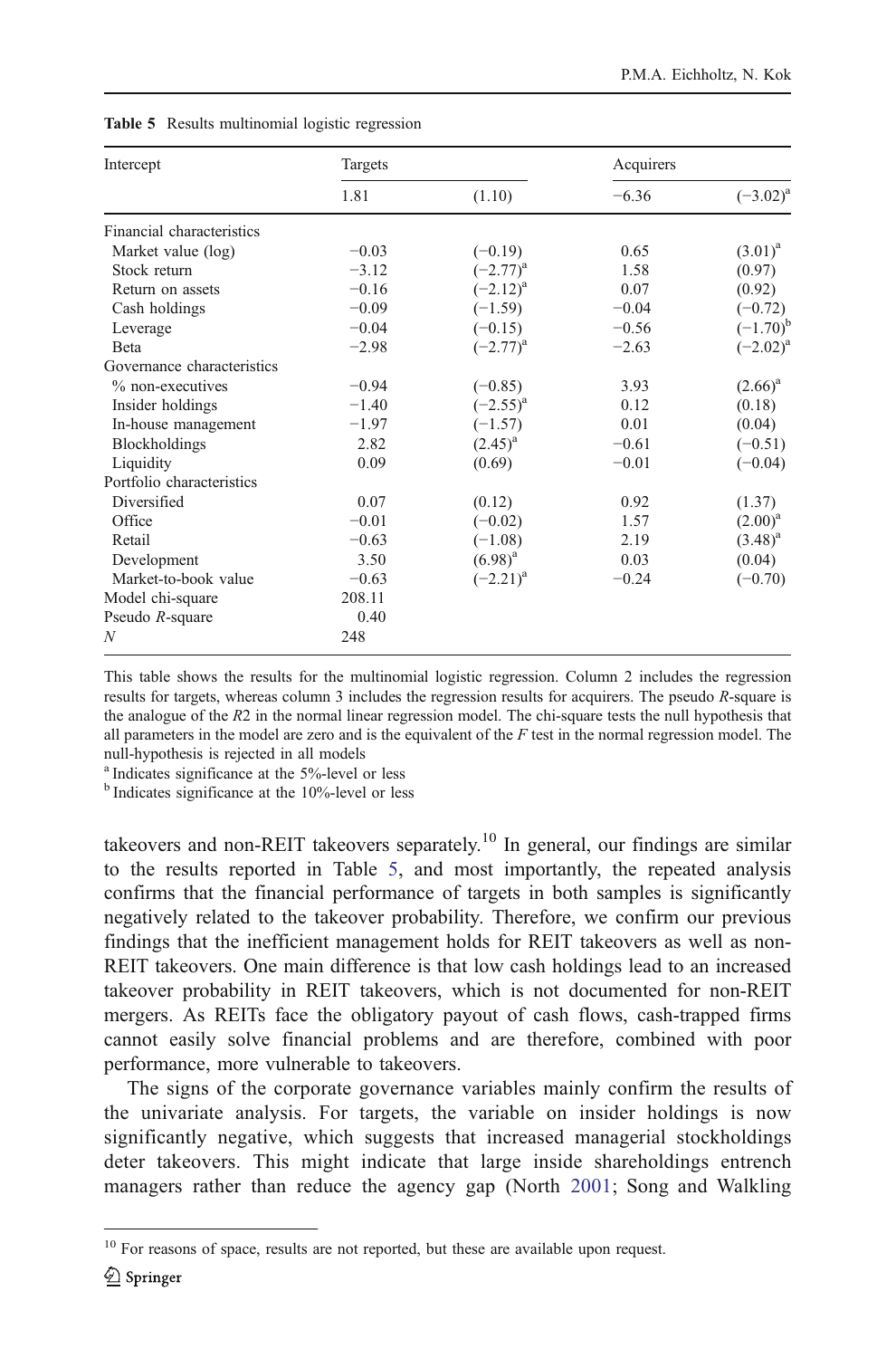[1993](#page-22-0)). This adds to earlier evidence by Ghosh and Sirmans [\(2003\)](#page-21-0), who partially explain the absence of hostile takeovers for REITs by the negative effects of larger insider shareholdings. The presence of large blockholders increases the likelihood of becoming a takeover target, which suggests that large shareholders are effective monitoring mechanisms (North [2001;](#page-22-0) Shivdasani [1993\)](#page-22-0). Furthermore, we find that property companies with an independent board have an increased likelihood to be bidders in takeovers.

We repeat the multinomial regression analysis for REIT takeovers and non-REIT takeovers separately and find that the relationship between governance and takeover likelihood is different for REIT targets as compared to non-REIT targets, whereas for bidders this relationship is similar for REITs and non-REITs. First, we documented previously that the presence of large blockholders increases the takeover likelihood for targets, but this result seems to be driven by the REITs in our sample. This is counterintuitive, as it is often argued that the 5–50 rule imposed on REITs limits the creation of large shareholders and thus hinders hostile takeovers (Ghosh and Sirmans [2003\)](#page-21-0). However, our result is in line with Ling and Ryngaert ([1997](#page-21-0)), who state that larger blocks of shares held by outsiders might facilitate takeovers, both because of lower transaction costs and by reducing free-rider problems by small shareholders. Second, we find evidence for REITs that a relatively low number of non-executives on the board increase the takeover likelihood, which is consistent with Weir ([1997](#page-22-0)) and North [\(2001\)](#page-22-0). They document that non-executives are only weakly represented on the boards of targets, potentially leading to weaker boards and thus less efficient monitoring. Third, the negative sign for insider shareholdings is documented for REIT takeovers as well as non-REITs takeovers.

Finally, the results on portfolio characteristics reveal that targets and bidders are only slightly different from the control sample. Property companies with operations involving development activities face an increased takeover likelihood. Furthermore, the coefficient on the market-to-book value is significantly negative for targets. This result is not surprising and indicates that the market-tobook value is a driver of takeovers within the real estate sector, even though there may be large cross-country differences and variations over time. Real estate companies with a focus on retail and office property have an increased likelihood to be bidders, which is in line with anecdotal evidence that retail mergers are prevailing in the USA.

We again compare between REIT takeovers and non-REIT takeovers and find that targets in non-REIT mergers have a significantly negative coefficient for the market-to-book value, whereas this result does not hold for REITs. This difference might be due to the transparency of REITs as compared to non-REITs, which leads to less information asymmetry between firms and shareholders. Therefore, the market is able to price REITs more accurately than non-REITs.

The analysis of the characteristics of bidders and targets in real estate takeovers has revealed interesting results, which have not been documented for the real estate sector before. Although the consistently documented absence of hostile takeovers in the real estate sector lead to expectations that the market for corporate control does not work properly for the property sector, our results confirm the inefficient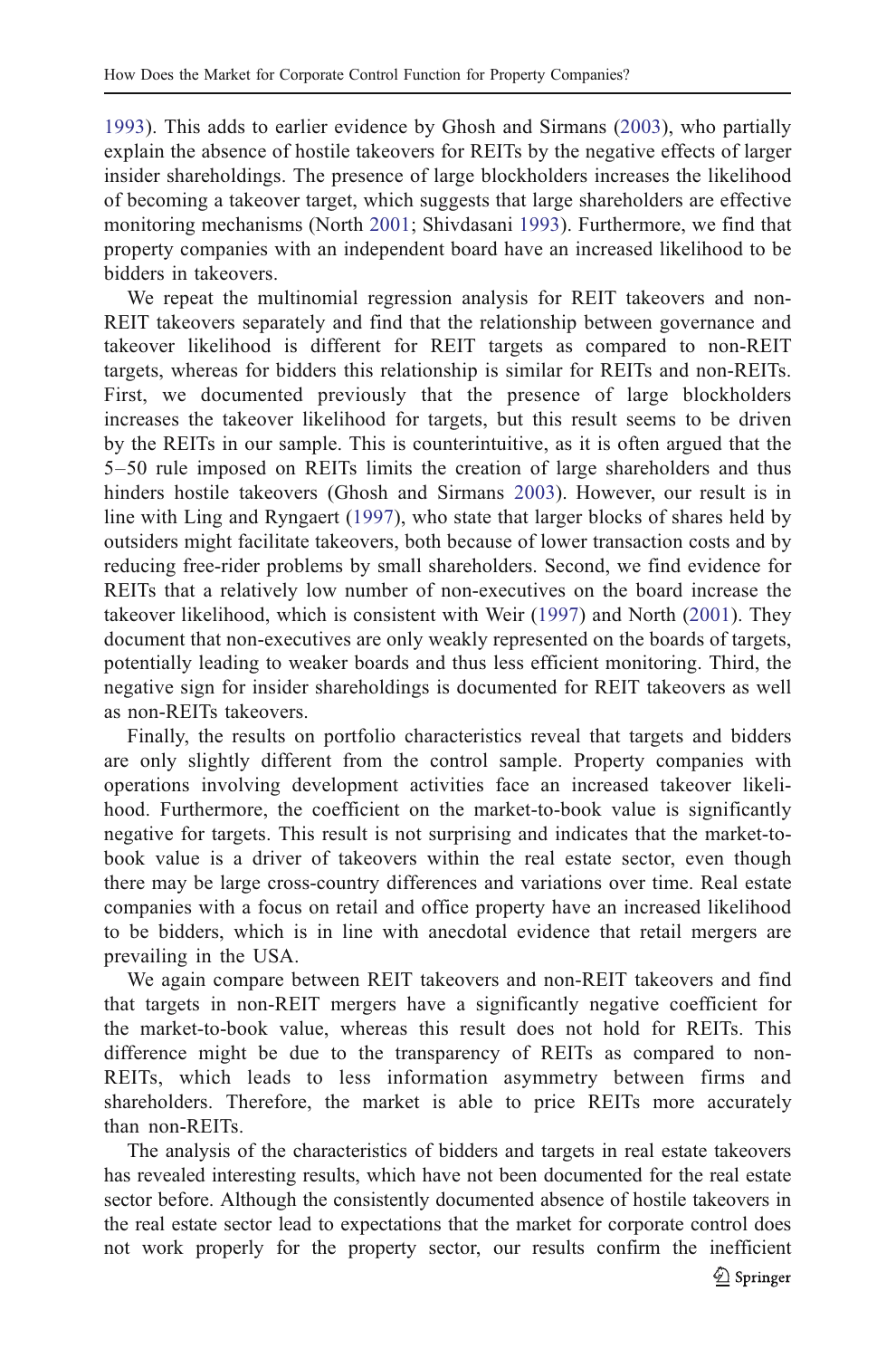<span id="page-15-0"></span>management hypothesis: targets in the real estate takeover market are underperforming firms. This suggests that the market for corporate control is effective in the real estate sector, even without the threat of hostile takeovers.

### Wealth Effects Following Takeovers

The former section provided insight in the underlying drivers of real estate takeovers, thereby focussing on pre-acquisition characteristics of targets and bidders to get an insight in the effectiveness of the market for corporate control in the real estate sector. This section elaborates on the previous section by studying the wealth effects surrounding the announcement of a takeover bid. Following the inefficient management hypothesis, the takeover of underperforming targets should lead to positive wealth effects for both targets and bidders. This section will start with a short discussion of methodological issues; hereafter the event study results are presented.

#### Methodology

The impact of acquisitions on the shareholder wealth of acquirers and targets can be determined using several event study methods, among which the OLS market model and the comparison period approach (Brown and Warner [1980\)](#page-21-0). Although the OLS market model has been used in comparable studies, for example Chang [\(1998](#page-21-0)) and Campbell et al. [\(2001\)](#page-21-0), our sample seems to be better suited to the comparison period approach. The acquisitions in our sample take place in several different countries, which leads to difficulties in using a single market index. Moreover, the use of several different market indices for the various markets leads to an estimation error, because the disturbance term is affected by other factors in addition to the announcements under study, such as macro-economic movements, which might differ significantly across countries. Another issue is the relative illiquidity of a substantial part of the stocks in our sample in comparison to the matched market index, leading to the estimation of unreliable market factors. Finally, the choice for the comparison period method is justified by Brown and Warner [\(1980](#page-21-0)), who argue that the comparison period returns approach is at least as powerful as and often even more powerful as market adjusted approaches.

We estimate the mean return  $(\mu_{it})$  of each security *i* for a comparison period running from day  $-120$  through day  $-20$  prior to the day of the first public announcement  $(t=0)$ . The event period disturbance term can than be estimated by subtracting  $\mu_{it}$  from the realized return  $R_{it}$ . We measure announcement-period returns from day −1 through day +1, resulting in a cumulative abnormal return CAR:

$$
CAR = \sum_{-1}^{+1} \overline{\varepsilon}_t \tag{1}
$$

where

$$
\overline{\varepsilon}_t = \left[ \left( 1_{N} \right) \sum_{i=1}^{N} \varepsilon_{it} \right] \tag{2}
$$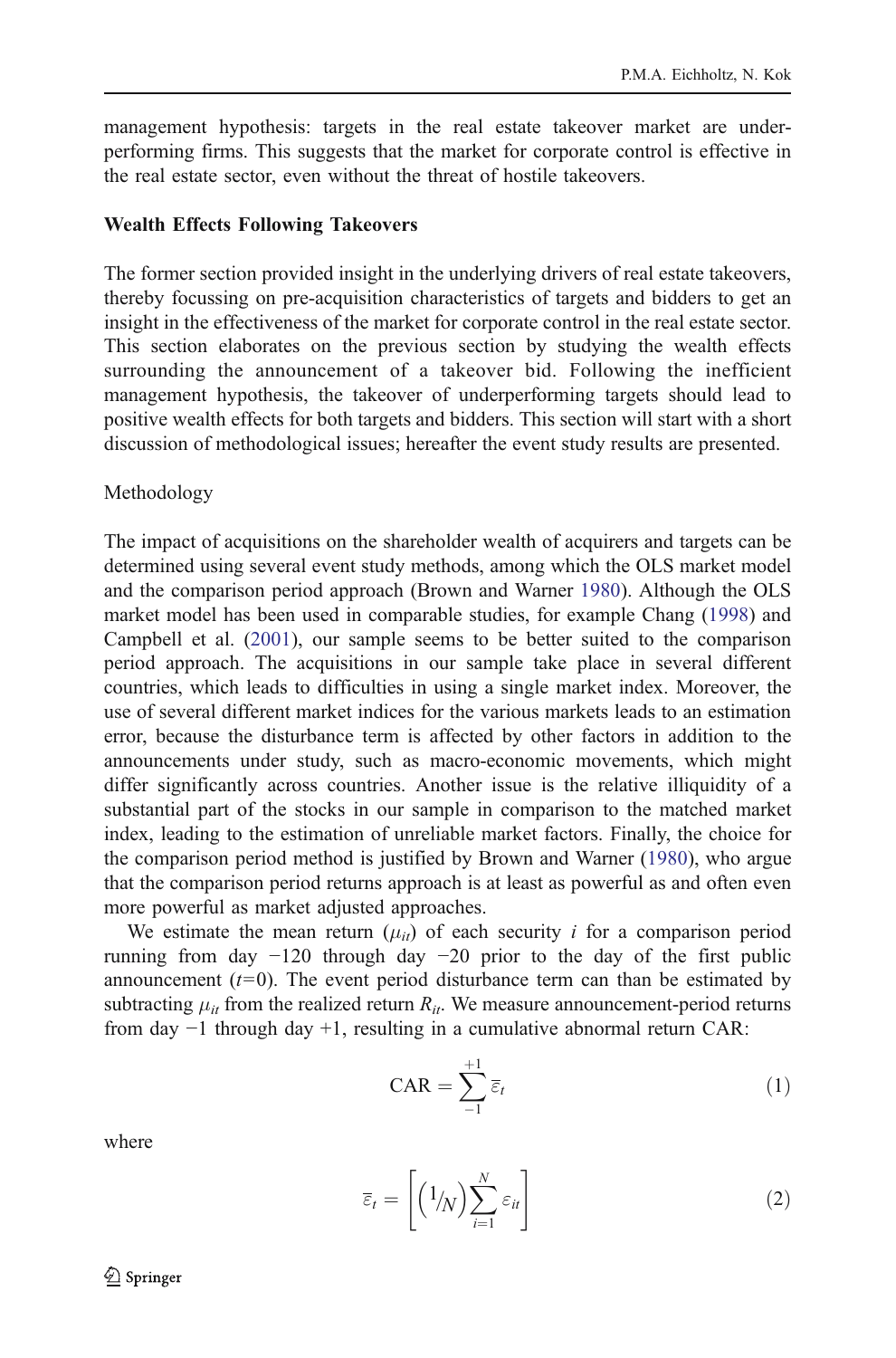$$
\varepsilon_{it} = R_{it} - \mu_{it} \tag{3}
$$

$$
\mu_{it} = \left[ \left( 1 /_{100} \right) \sum_{-120}^{-21} R_{it} \right] \tag{4}
$$

We assume that the portfolio daily returns are normally distributed and stationary, which allows us to use a significance test for the null hypothesis of equality of event period and comparison period means based on the methodology of Mood-Graybill-Boes [\(1974](#page-22-0)).

### Results

Table [6](#page-17-0) shows the average abnormal returns for bidding and target firms, subject to the method of payment and the identity of the merger (REIT-REIT or non-REIT mergers). Target firms provides the two and three day CARs for acquisition targets, which are significantly positive  $(8.66\%)$  for the sample as a whole. The wealth effects we find are substantially higher than results reported by Campbell et al. [\(2001\)](#page-21-0) and McIntosh et al. ([1989](#page-21-0)), although these authors use a market model and do not distinguish between stock and cash payments. Compared to more general corporate finance studies, our results are lower than the 10 to 23% as found by for example Jensen and Ruback [\(1983](#page-21-0)) and Servaes ([1991](#page-22-0)). The lower level of our results may well be caused by the homogeneity of assets of real estate companies, which decreases the potential for synergy profits emerging from merged operations.

Studying the abnormal returns to targets in more detail, we find that targets receiving a bid from a private firm receive higher abnormal returns in comparison to targets receiving a public bid. This might be due to the fact that the main part of private bids in our sample consists of MBOs: as the management of a company has superior knowledge of the firm, they will be best able to establish the exact value of the company and to create value following a takeover. Furthermore, we find that the scope of wealth effects for targets in REIT takeovers is different compared to wealth effects for targets in non-REIT takeovers. CARs in REIT takeovers financed with stock are quite similar to previous findings in the real estate literature, for example, Campbell et al. ([2001](#page-21-0)) document a three day CAR of 3.2%. However, we document CARs for cash bids that are substantially higher. This is in line with academic evidence that cash bids lead to higher CARs than stock bids, due to signalling effects (Myers and Majluf [1984](#page-22-0)). However, this result has not been documented before, because previous comparable studies included stock-financed REIT takeovers only.

Finally, stock bids in non-REIT takeovers lead to insignificant wealth effects. On the one hand, the low number of stock bids in non-REIT mergers might be a driver of this result, but it might as well be an indicator for the aversion of shareholders against stock as a method of payment. This result is contrasting the significant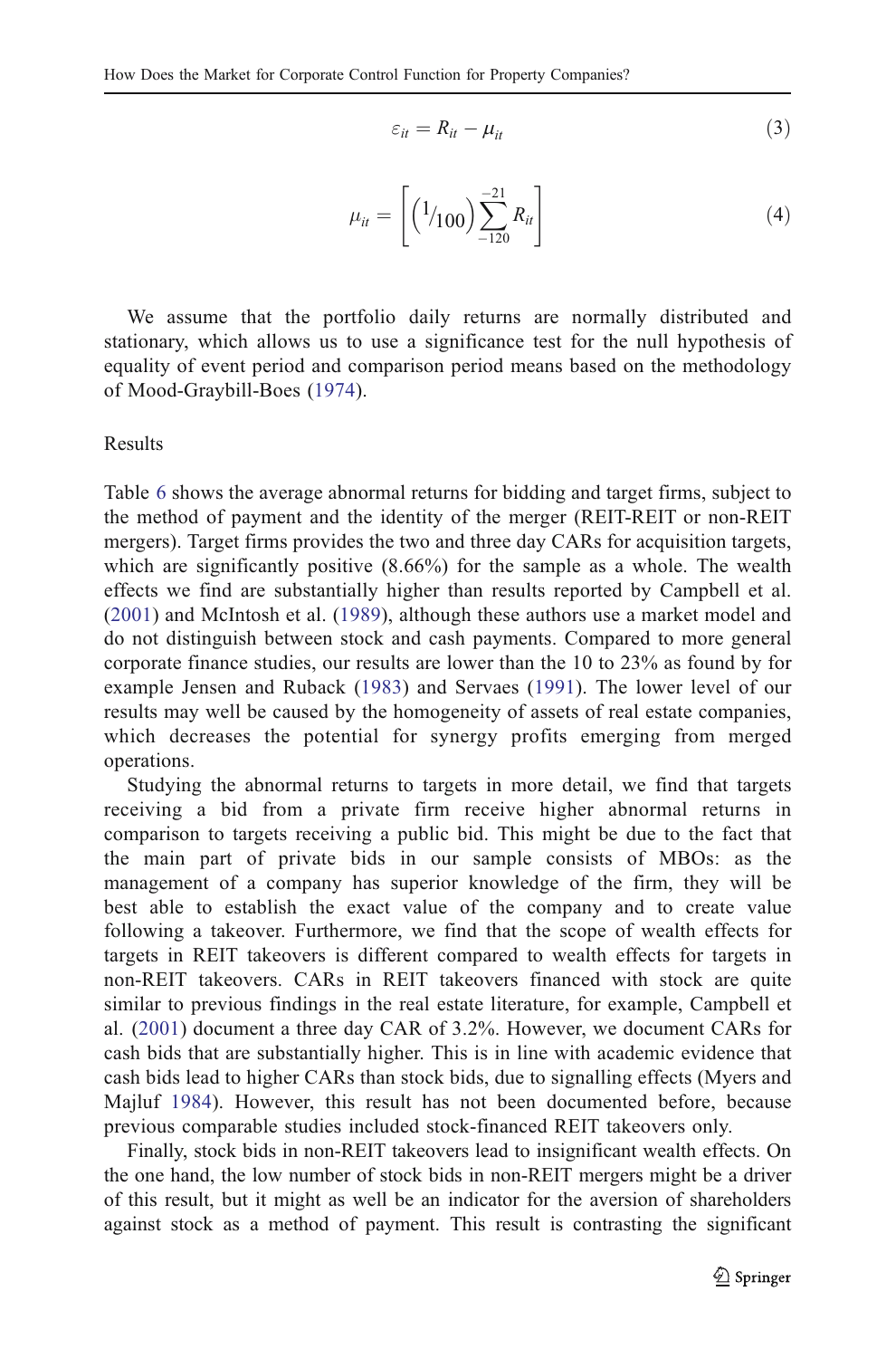|                       | Number | CAR                    | CAR                    |
|-----------------------|--------|------------------------|------------------------|
|                       |        | $t[-1, 0, 1]$          | $t [0, +1]$            |
| Target firms          |        |                        |                        |
| All bids              | 95     | $8.66\%$ $(3.23)^a$    | $8.21\%$ $(6.76)^a$    |
| Cash bids             | 63     | $10.86\%$ $(3.27)^a$   | $10.46\%$ $(7.21)^a$   |
| Stock/mixed bids      | 32     | $4.35\%$ $(1.92)^{b}$  | $3.79\%$ $(3.14)^a$    |
| Public bidder         | 51     | $6.95\%$ $(3.00)^a$    | $6.72\%$ $(6.38)^a$    |
| Private bidder        | 44     | $10.10\%$ $(3.04)^a$   | $10.24\%$ $(6.02)^{a}$ |
| <b>REIT</b> takeovers | 43     | $6.69\%$ $(3.25)^{a}$  | $6.92\%$ $(6.77)^{a}$  |
| Cash                  | 15     | $10.19\%$ $(3.06)^a$   | $10.39\%$ $(7.67)^{a}$ |
| Stock/mixed           | 28     | 4.80\% $(2.14)^a$      | 4.21\% $(3.66)^a$      |
| Non-REIT takeover     | 37     | $10.15\%$ $(3.05)^{a}$ | $10.27\%$ $(6.02)^{a}$ |
| Cash bids             | 33     | $11.33\%$ $(3.12)^{a}$ | $10.27\%$ $(6.27)^{a}$ |
| Stock/mixed bids      | 4      | $0.06\%$ $(0.37)$      | $-0.05\%$ (-0.01)      |
| Bidding firms         |        |                        |                        |
| All offers            | 51     | $0.37\%$ $(0.39)$      | $0.48\%$ (0.86)        |
| Cash offers           | 20     | $0.33\%$ (0.28)        | 0.34(0.42)             |
| Stock offers          | 31     | $0.48\%$ (0.22)        | $0.80\%$ (0.58)        |
| <b>REIT</b> takeovers | 43     | $0.27\%$ $(0.23)$      | $0.77\%$ $(0.50)$      |
| Cash                  | 14     | $0.14\%$ (0.35)        | $0.89\%$ (0.64)        |
| Stock                 | 29     | $0.23\%$ (0.19)        | $0.31\%$ (0.44)        |
| Non-REIT takeovers    | 8      | $1.51\% (0.57)$        | $1.40\%$ $(1.07)$      |

<span id="page-17-0"></span>Table 6 Shareholder wealth effects for targets and bidders following takeovers

This table presents the results of the event study on the wealth effects following takeovers in the real estate sector. Target firms reports the average 3-day and 2-day cumulative abnormal return to targets, thereby distinguishing cash bids and bids which are (at least partially) stock-financed. Moreover, we make a distinction between REIT-to-REIT takeovers and takeovers involving non-REITs. Bidding firms presents the event study results for bidders. Tstatistics are based on a conventional significance test for the null hypothesis of equality of event period and comparison period means, based on methodology of Mood-Graybill-Boes (1974, p. 435)

 $a<sup>a</sup>$  Indicates significance at the 5%-level or less

<sup>b</sup> Indicates significance at the 10%-level or less

wealth effects following stock-financed REIT takeovers. The latter might well be due to the fact that REITs are restricted in retaining cash, which leaves managers nothing but stock as a method of payment in takeovers.

Bidding firms presents the shareholder wealth effects accruing to the bidders and shows that cash bidders earn an insignificant 0.33% abnormal return. Stock bidders earn a 0.48% return, but this result is insignificant as well. The performance of the bidders in our sample is lower than the 6.37% CAR documented by Allen and Sirmans [\(1987\)](#page-20-0), but is slightly better than results found by Campbell et al. ([2001\)](#page-21-0), who document a −0.6% abnormal return. Again, these comparisons should be interpreted with care due to the difference in methodology. Our results confirm that takeovers in the listed real estate sector lead more favourable stock market reactions for bidders compared to findings in other sectors: Asquith et al. [\(1983](#page-21-0)), Travlos [\(1987](#page-22-0)), Hyun [\(1993](#page-21-0)) and Chang [\(1998](#page-21-0)) all find significantly negative bidder wealth effects for both stock and cash offers.

The findings of our event study show that takeovers in the real estate sector lead to significantly positive aggregate wealth effects, which confirms the inefficient management hypothesis. The results are generally in line with the real estate 2 Springer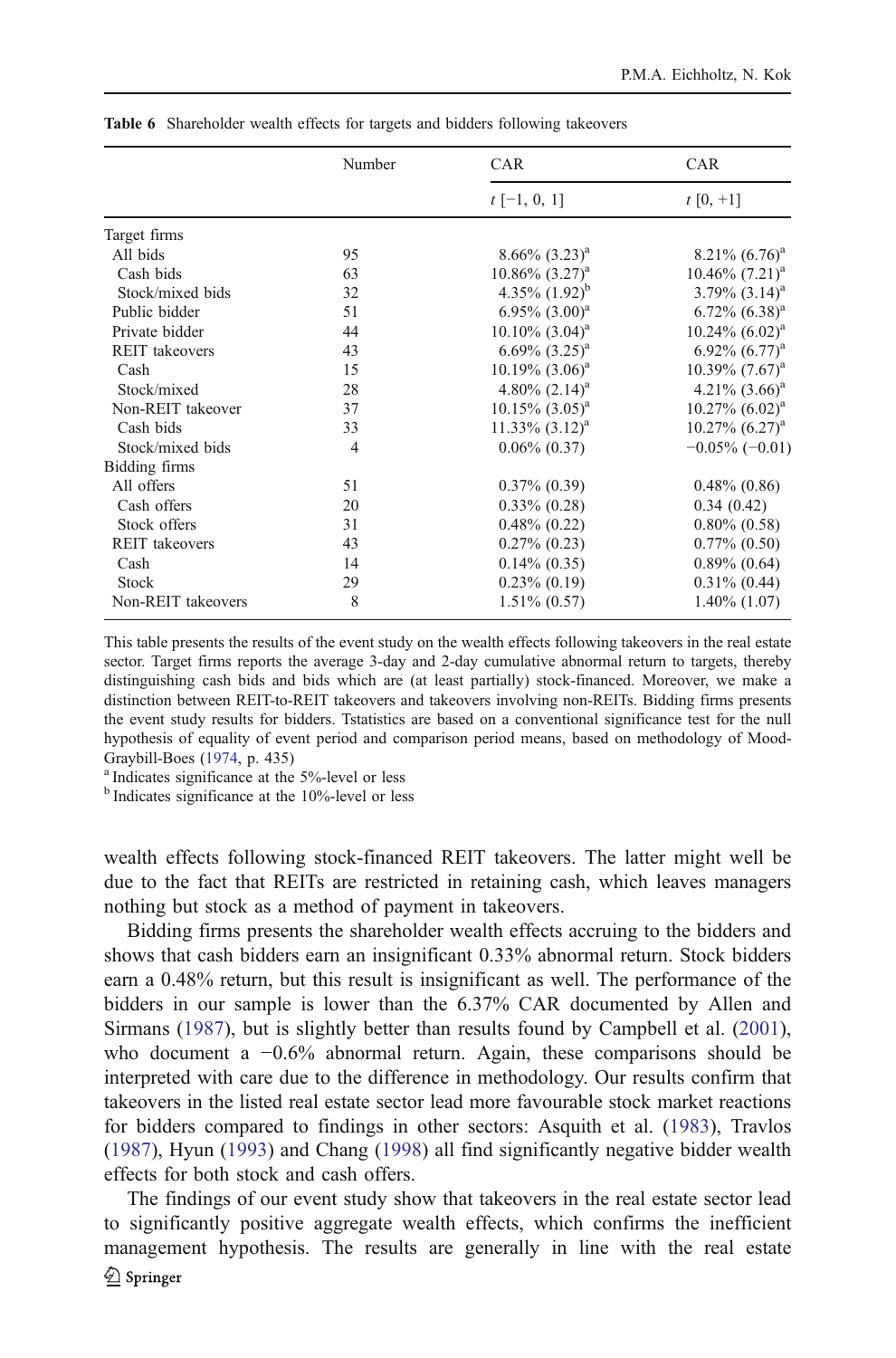<span id="page-18-0"></span>takeover literature, but we contribute to existing studies by including wealth effects following mergers of non-REITs. With respect to these mergers, we document larger CARs as compared to REIT mergers. Our findings differ from the finance literature, where larger gains to targets and larger losses to bidders have been documented. Our findings of small rather than large fluctuations in stock prices of targets and bidders seems to be justified by the homogeneity of operations in real estate mergers, which does not allow for large value-creating synergies.

### Conclusions and Discussion

The different aspects of the market for corporate control have been studied extensively in the corporate finance literature and to some extent in the real estate literature. This paper adds to existing evidence by investigating the inefficient management hypothesis for the real estate sector during the most recent takeover wave, using an international sample. The real estate sector provides an interesting and increasingly important field of research, both because of the trend in institutionalization of the real estate sector and because of its distinct governance structure. Moreover, the documented lack of hostile takeovers for the real estate sector leads to the question whether the market for corporate control functions effectively in the property sector.

Our results indicate that, although the market for corporate control in the real estate sector does not discipline managers via hostile takeovers, poor firm performance is a predominant motive for takeovers. This confirms the inefficient management hypothesis and thereby adds new evidence to the existing real estate finance literature. However, the question why hostile takeovers do not take place in the real estate sector still remains unanswered. We suggest three explanations for this.

First, hostile takeovers do probably not create more value than friendly takeovers. The lack of hostile takeovers in the real estate sector does not allow for empirical testing of this hypothesis, but Schwert ([2000\)](#page-22-0) indeed finds that hostile bids have lower success rates and on average pay a higher premium to target shareholders.

Second, the most important characteristic of hostile takeovers is the information asymmetry that arises when a hostile bid is made. Despite this information asymmetry, managers are often willing to take the risk of overpaying because this premium will be offset by growth in future revenues. The information problem is relatively small in the real estate sector as the valuation of operations (i.e. a property portfolio) is rather straightforward. Therefore, we would expect a large number of hostile takeovers. However, in the real estate sector the growth of revenues is rather predictable and stable, so although the information asymmetry is less of a problem in hostile takeovers, it will take considerable time to regain possible overpayments in the real estate sector, making it an unattractive alternative to friendly takeovers.

Our third hypothesis is that the REIT structure increases transparency, which is so beneficial to corporate governance that it makes the market for corporate control less important as a governance mechanism. Or inversely, the REIT structure may decrease transparency due to dispersed stock ownership, thereby deterring hostile takeovers (Ghosh and Sirmans [2003\)](#page-21-0). However, our sample shows that hostile takeovers do not take place in real estate markets without the REIT structure either, which suggests that the operations of real estate companies, whether they have a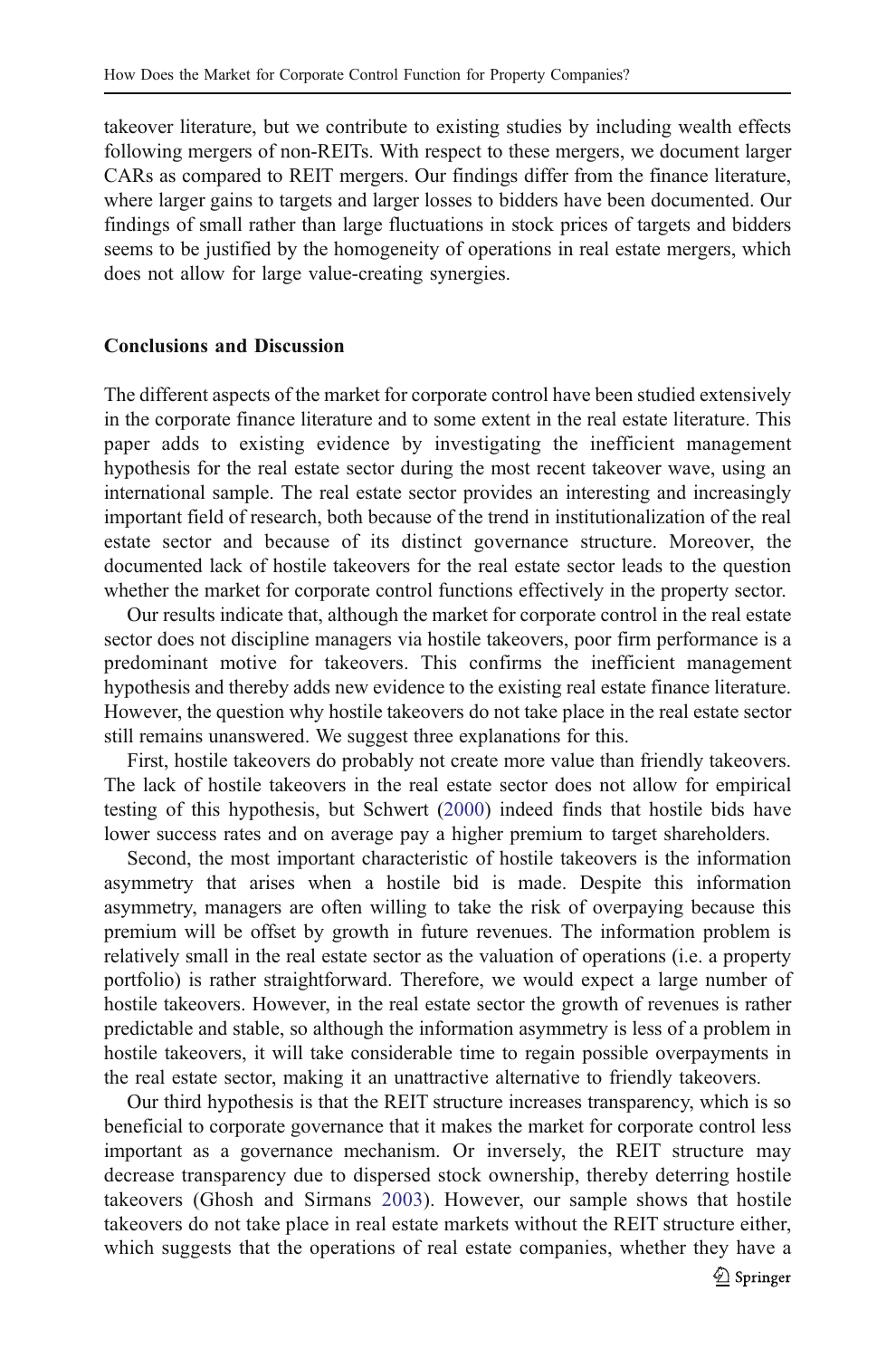<span id="page-19-0"></span>REIT-status or not, are relatively transparent. This reduces the need for an active market for corporate control by means of hostile takeovers.

The latter part of our study shows that the real estate takeover market does not only differ from other sectors with respect to hostile takeovers, but wealth effects surrounding takeovers are different as well. We document abnormal returns of a smaller scope as compared to wealth effects found in studies for other sectors, which is consistent with previous studies on takeovers in the real estate sector (Allen and Sirmans [1987](#page-20-0); Campbell et al. [2001](#page-21-0)). The smaller scope of the wealth effects might be justified by the homogeneity in operations of real estate companies, which does not allow for large synergy benefits following mergers.

Concluding, we can state that our findings indicate that the lack of hostile takeovers in the real estate sector does not by definition lead to a weak market for corporate control, as underperforming targets face an increased takeover likelihood. However, the exact reason for the lack of hostile takeovers is still hard to establish. The illiquidity of some of the smaller international real estate markets hinders a complete international study of the real estate takeover market and the use of a market model to establish shareholder wealth effects, thereby opening possibilities for future research. Furthermore, we investigate the takeover market as an important external governance mechanism, but apart from studying how governance structures differ between targets and bidders, we do not address interaction between external governance, internal governance and equity prices, which have recently been shown to be interrelated (Cremers and Nair [2005](#page-21-0)). This might be an interesting venue for corporate governance research in real estate, because of the experimental laboratory offered by REITs and its distinct impact on corporate governance mechanisms. Finally, we study wealth effects following takeovers in the short run only. A longrun perspective could possible provide better insights in the wealth effect differences between takeovers in the real estate sector and results documented for takeovers in other sectors.

Acknowledgement We acknowledge the helpful comments of Martin Hoesli, Simon Stevenson, Tony Key and an anonymous referee, as well as seminar and conference participants at Cass Business School, Université de Liège, HEC Geneva and the 2005 ERES Conference, Dublin. We also thank Jeroen Beimer (Global Property Research) for his efforts in data collection. All remaining errors are ours.

### Appendix

| Variable                  | Definition                                                       | Source             | Based on<br>item |
|---------------------------|------------------------------------------------------------------|--------------------|------------------|
| Financial characteristics |                                                                  |                    |                  |
| Stock return              | Monthly stock return                                             | Datastream         | - RI             |
| Return on assets          | Net income divided by total assets                               | Worldscope WC08326 |                  |
| Return on equity          | Net income divided by total equity                               | Worldscope WC08301 |                  |
| Growth in EPS             | Earnings per share growth during 3<br>financial years before $t$ | Datastream         | EPS              |

Table 7 Explanatory variables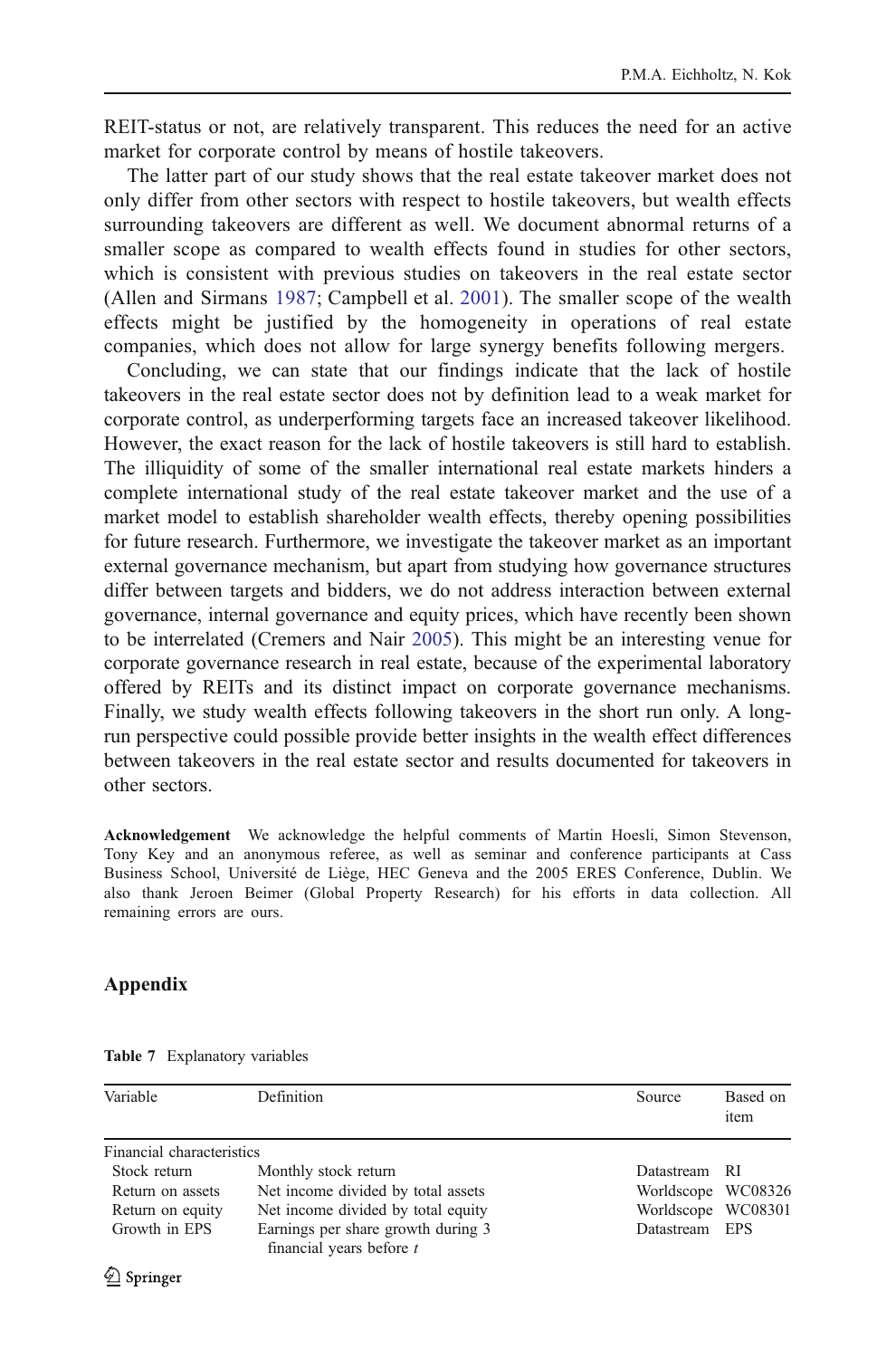#### <span id="page-20-0"></span>Table 7 (continued)

| Variable                          | Definition                                                                       | Source             | Based on<br>item |
|-----------------------------------|----------------------------------------------------------------------------------|--------------------|------------------|
| Funds from<br>operation to assets | Sum of earnings, depreciation and<br>amortization divided by total assets        | Worldscope WC04201 |                  |
| Selling expenditures              | Sum of selling, general and administrative<br>expenses divided by sales          | Worldscope WC01101 |                  |
| <b>B</b> eta                      | Variance in stock return                                                         | Worldscope WC09802 |                  |
| Debt-to-equity                    | Total debt divided by common equity                                              | Worldscope         | WC03255          |
| Cash holdings                     | Cash and marketable securities divided by total assets                           | Worldscope         | WC02001          |
| Dividend yield                    | Dividend per share as a percentage of the share price                            | Datastream         | DY               |
| Market value                      | Share price multiplied by the number of<br>ordinary shares outstanding           | Datastream         | MV               |
| Market-to-book<br>ratio           | Market value of common equity divided by balance<br>sheet value of common equity | Datastream         | <b>MTBV</b>      |
| Governance characteristics        |                                                                                  |                    |                  |
| # of non-executives               | % of non-executive directors on the board                                        | Annual<br>reports  |                  |
| Insider holdings                  | % of shares held by directors of the company                                     | Annual<br>reports  |                  |
| Ownership<br>concentration        | % of shares held by the 3 largest investors                                      | Annual<br>reports  |                  |
| External<br>management            | Company managed by an external entity                                            | Annual<br>reports  |                  |
| Liquidity                         | # of shares traded per day divided by market value                               | Worldscope WC08011 |                  |
| Portfolio characteristics         |                                                                                  |                    |                  |
| Property type                     | Sector of investment                                                             | Annual<br>reports  |                  |
| International<br>investments      | Cross-border investments (at least 25%)                                          | Annual<br>reports  |                  |
| Diversification                   | Company invests in more than one asset (at least 25%)                            | Annual<br>reports  |                  |
| Development                       | Company has development and/or construction activities                           | Annual<br>reports  |                  |

This table provides an overview of the explanatory variables exploited in the analysis of takeovers, including a short description. Source and item number are provided in columns three and four. All absolute values are expressed in nominal dollars

#### References

- Agrawal, A., & Jaffe, J. F. (2003). Do takeover targets underperform? Evidence from operating and stock returns. Journal of Financial and Quantitative Analysis, 38, 721–746.
- Agrawal, A., & Walkling, R. A. (1994). Executive careers and compensation surrounding takeover bids. Journal of Finance, 49, 985–1014.
- Allen, P. R., & Sirmans, C. F. (1987). An analysis of gains to acquiring firm's shareholders: The special case of REITs. Journal of Financial Economics, 18, 175–184.
- Ambrose, B. W. (1990). Corporate real estate's impact on the takeover market. Journal of Real Estate Finance and Economics, 3, 307–322.
- Ambrose, B. W., & Linneman, P. (2001). REIT organizational structure and operating characteristics. Journal of Real Estate Research, 21, 141–162.
- Ambrose, B. W., & Megginson, W. L. (1992). The role of asset structure, ownership structure, and takeover defenses in determining acquisition likelihood. Journal of Financial & Quantitative Analysis, 27, 575–589.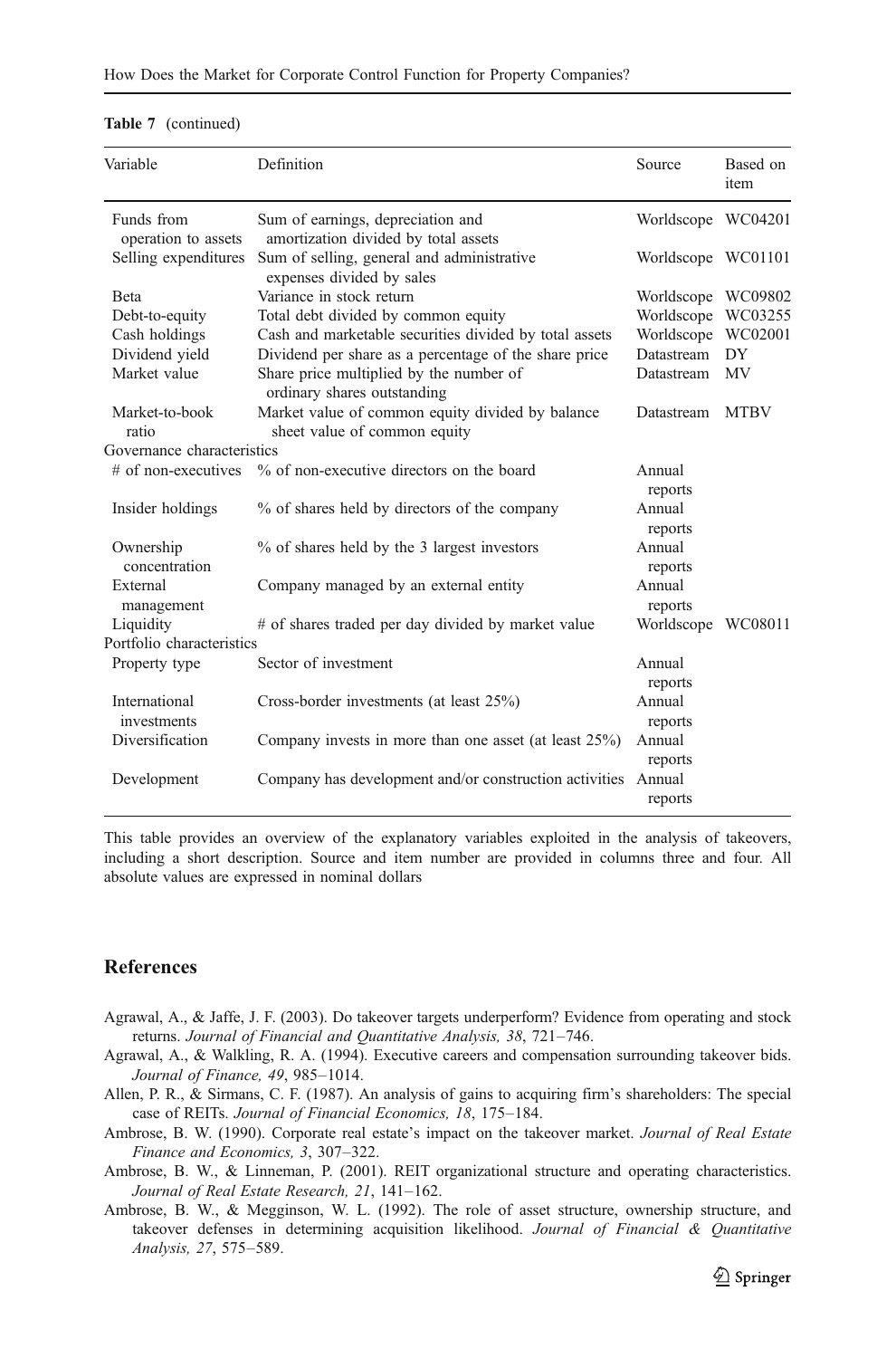- <span id="page-21-0"></span>Asquith, P., Bruner, R. F., & Mullins, D. W. (1983). The gains to bidding firms from mergers. Journal of Financial Economics, 11, 121–139.
- Asquith, P., & Kim, E. H. (1982). The impact of merger bids on the participating firm's security holders. Journal of Finance, 37, 1209–1228.
- Barber, B. M., Palmer, D., & Wallace, J. (1994). Determinants of conglomerate and predatory acquisitions during the 1960s. Journal of Finance, 49, 1047–1048.
- Barnes, P. (1999). Predicting UK takeover targets: Some methodological issues and an empirical study. Review of Quantitative Finance and Accounting, 12, 282–302.
- Berger, P. G., & Ofek, E. (1996). Bustup takeovers of value-destroying diversified firms. Journal of Finance, 51, 1175–1200.
- Brounen, D., & ter Laak, M. (2005). Understanding the discount: Evidence from European property shares. Journal of Real Estate Portfolio Management, 11, 241–251.
- Brown, S. J., & Warner, J. B. (1980). Measuring security price performance. Journal of Financial Economics, 8, 205–258.
- Campbell, R. D. (2002). Shareholder wealth effects in equity REIT restructuring transactions: Sell-offs, mergers and joint ventures. Journal of Real Estate Literature, 10, 205–222.
- Campbell, R., Ghosh, C., & Sirmans, C. F. (2001). The information content of method of payment in mergers: Evidence from real estate investment trusts (REITs). Real Estate Economics, 29, 360–387.
- Chang, S. (1998). Takeovers of privately held targets, methods of payment, and bidder returns. Journal of Finance, 53, 773–784.
- Cremers, M., & Nair, V. B. (2005). Governance mechanisms and equity prices. Journal of Finance, 60, 2859–2894.
- Dietrich, J. K., & Sorensen, E. (1984). An application of logit analysis to prediction of merger targets. Journal of Business Research, 12, 393–402.
- Dodd, P. (1980). Merger proposals, management discretion and stockholder wealth. Journal of Financial Economics, 8, 105–138.
- Dodd, P., & Ruback, R. (1977). Tender offers and stockholder returns. Journal of Financial Economics, 5, 351–373.

Eichholtz, P. M. A., Koedijk, K., & Schweitzer, M. (2001). Global property investment and the costs of international diversification. Journal of International Money & Finance, 20, 349–366.

- Ellert, J. C. (1976). Mergers, antitrust law enforcement and stockholder returns. Journal of Finance, 31, 715–732.
- Franks, J., & Mayer, C. (1996). Hostile takeovers and the correction of managerial failure. Journal of Financial Economics, 40, 163–181.
- Franks, J., Harris, R. S., & Mayer, C. (1988). Means of payment in takeovers: results for the United Kingdom and the United States. In: A. Auerbach, ed., Corporate takeovers: causes and consequences, National Bureau of Economic Research, University of Chicago Press.
- Ghosh, C., & Sirmans, C. F. (2003). Board independence, ownership structure and performance: Evidence from real estate investment trusts. Journal of Real Estate Finance & Economics, 26, 287–318.
- Graham, J. R., Lemmon, M. L., & Wolf, J. G. (2002). Does corporate diversification destroy value? Journal of Finance, 57, 695–720.
- Hyun, S. (1993). The effects of overpayment and form of financing on bidder returns in mergers and tender offers. Journal of Financial Research, 16, 351–365.
- Jensen, M. C. (1986). Agency costs of free cash flow, corporate finance, and takeovers. American Economic Review, 76, 323.
- Jensen, M. C. (1988). Takeovers: Their causes and consequences. Journal of Economic Perspectives, 2, 21–48.
- Jensen, M. C., & Ruback, R. S. (1983). The market for corporate control. Journal of Financial Economics, 11, 5–50.
- Kini, O., Kracaw, W., & Mian, S. (2004). The nature of discipline by corporate takeovers. Journal of Finance, 59, 1511–1552.
- Langetieg, T. C. (1978). An application of a three-factor performance index to measure stochholder gains from merger. Journal of Financial Economics, 6, 365–383.
- Ling, D. C., & Ryngaert, M. (1997). Valuation uncertainty, institutional involvement, and the underpricing of IPOs: The case of REITs. Journal of Financial Economics, 43, 433–456.
- Malatesta, P. H. (1983). The wealth effect of merger activity and the objective functions of merging firms. Journal of Financial Economics, 11, 155–181.
- Mandelker, G. (1974). Risk and return: The case of merging firms. Journal of Financial Economics, 1, 303–335.
- Martin, K. J., & McConnell, J. J. (1991). Corporate performance, corporate takeovers, and management turnover. Journal of Finance, 46, 671-687.

 $\textcircled{2}$  Springer